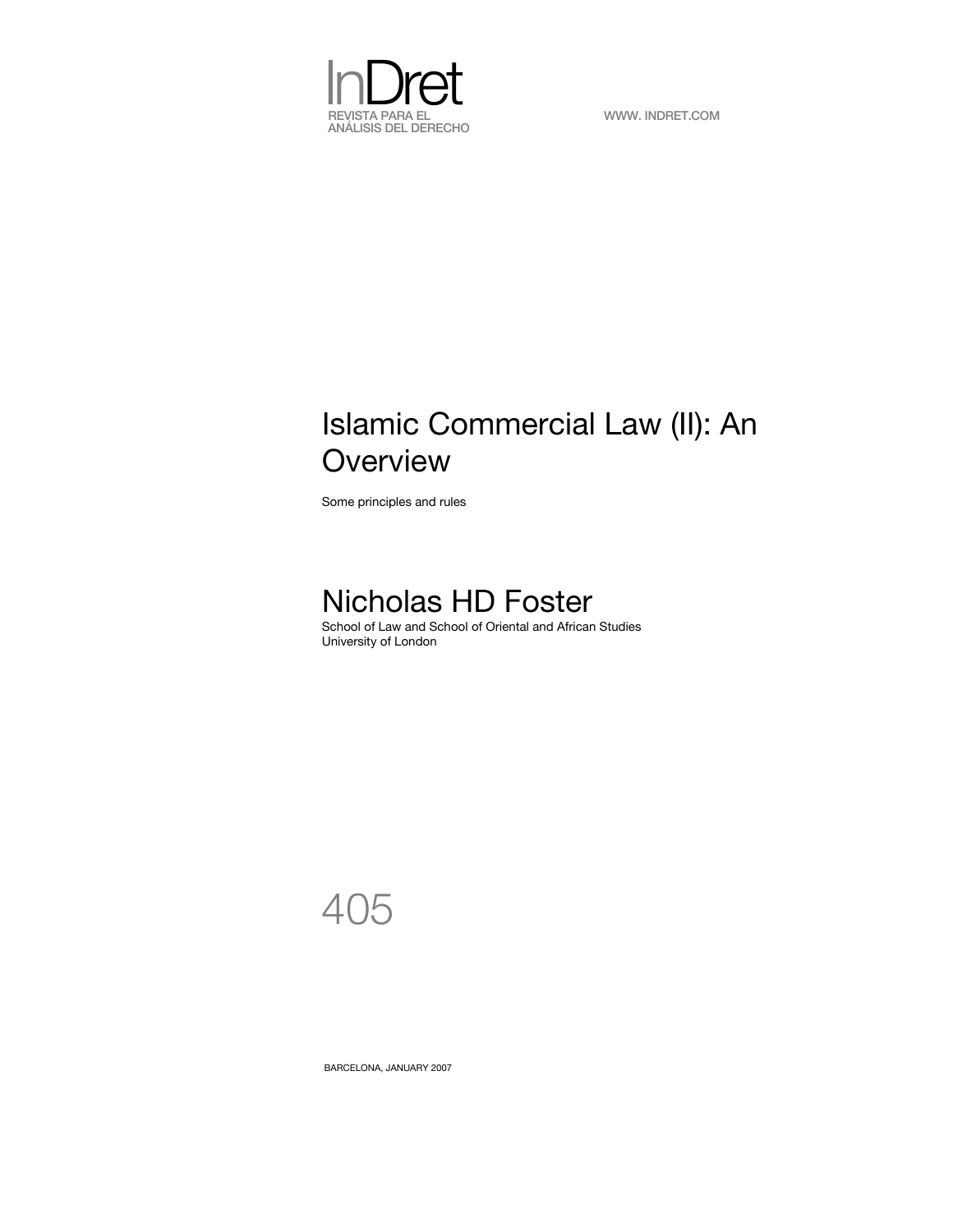## *Abstract*

*Shari'a commercial law is a complex system and covers numerous areas. Accordingly, only a selective and general overview can be given. This includes a look at some general principles, followed by an examination of some aspects that are characteristic of the regime, markedly different from those to which Western lawyers are accustomed, or both. In addition, it should be borne in mind that it is not possible to provide an account that is at the same time brief and wholly accurate. What follows, therefore, can be an approximation only.*

#### *Summary*

- **[1. The Islamic attitude towards Commerce and Commercial Law](#page-2-0)**
- **[2. General principles](#page-2-0)** 
	- **[2.1. Generality and Specificity](#page-2-0)**
	- **[2.2. Freedom of Contract](#page-3-0)**
	- **[2.3. Equity and Equality](#page-4-0)**
- **[3. Extensions to the general principles](#page-4-0)**
	- **[3.1. Equilibrium](#page-4-0)**
	- **[3.2. Certainty of Contractual Obligation](#page-4-0)**
	- **[3.3. Certainty in Contract Formation](#page-5-0)**
	- **[3.4. Prohibition of](#page-6-0)** *Gharar*
	- **[3.5. Prohibition of](#page-6-0)** *Riba*
	- **[3.6. Ancillary Conditions](#page-8-0)**
- **[4. Options](#page-9-0)**
	- **[4.1. Expressed Options](#page-9-0)**
	- **[4.2. Options Arising by Operation of Law](#page-10-0)**
	- **[4.3. Force majeure](#page-11-0)**
- **[5. Legality of Cause, Object and Consideration](#page-11-0)**
	- **[5.1. Legality of Cause](#page-11-0)**
	- **[5.2. Legality of Object](#page-11-0)**
	- **[5.3. Legality of Consideration](#page-12-0)**
	- **[5.4. Necessity and Exceptions](#page-12-0)**
	- **[5.5. Good Faith](#page-12-0)**
- **[6. The Practical Side](#page-14-0)**
	- **[6.1. The 'Enacted Shari'a'](#page-14-0)**
	- **[6.2. Islamic Finance Law](#page-15-0)**
- **[7. The Intellectual Side](#page-15-0)**
- **[8. References](#page-17-0)**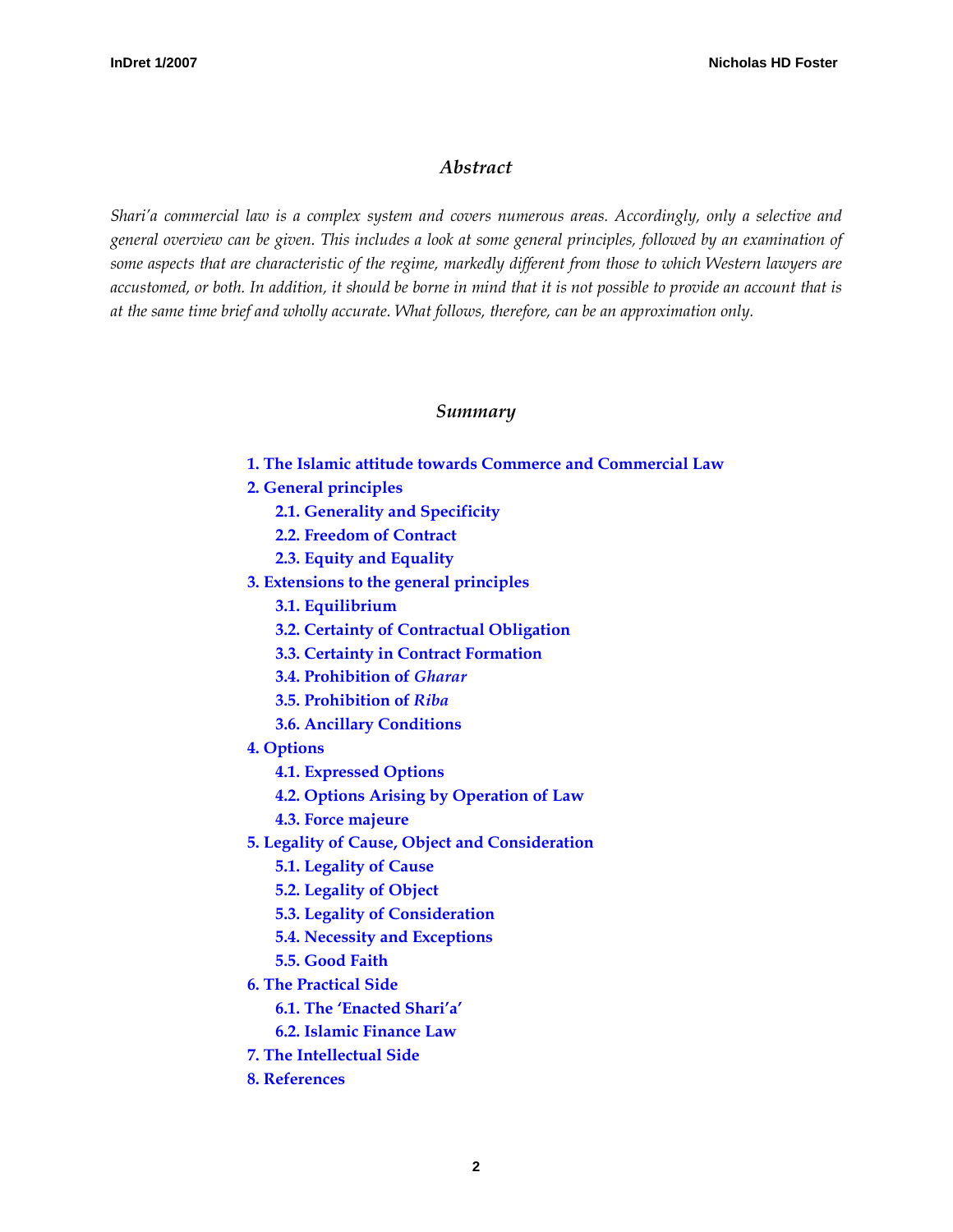# <span id="page-2-0"></span>*1. The Islamic attitude towards Commerce and Commercial Law*

Shari'a<sup>[1](#page-2-1)</sup> commercial law is a complex system and covers numerous areas. Accordingly, only a selective and general overview can be given, comprising a look at some general principles, followed by an examination of some aspects that are characteristic of the regime, or markedly different from those to which Western lawyers are accustomed, or both. In addition, it should be borne in mind that it is not possible to provide an account that is at the same time brief and wholly accurate. What follows, therefore, can only be an approximation.

According to one author: 'Islam is perhaps the one great religion which affords the merchant a highly honoured place in society' (LIEBER, 1968, p. 230). According to another:

There are religions whose sacred texts discourage economic activity in general, counselling their followers to rely on God to provide them with their daily bread, or, more particularly, looking askance at any striving for profit. This is certainly not the case with the Koran, which looks with favour upon commercial activity, confining itself to condemning fraudulent practices [...] It is reported that the Prophet said: […] 'Merchants are the messengers of this world and God's faithful trustees on Earth' [...] Umar is alleged to have said: 'Death can come upon me nowhere more pleasantly than where I am engaged in business in the market, buying and selling on behalf of my family' (RODINSON, 1987, pp. 70-71).[2](#page-2-2)

One reason for this positive attitude may have been the Prophet's merchant activities before his mission, another the social and economic importance of trade in the Muslim Middle East, particularly in desert areas in which additional sources of income were vital, yet another the involvement of jurists in trading activity -largely as investors (COHEN, 1970).

# *2. General principles*

# **2.1. Generality and Specificity**

As in any commercial law regime, the foundation is the law of contract. Or, more accurately, the law of *contracts*, for, as in Roman law, the shari'a contained an array of contract types, the 'nominate contracts', each with its own rules. A list of some of the commonest varieties is unsurprising:

- Sale (*bai'*)

-

- Pledge (*rahn*)
- Guarantee (*kafala*)
- Agency (*wakala*)

<span id="page-2-1"></span><sup>1</sup> Transliteration of Arabic words has been simplified for ease of reading; the transliteration is not necessarily consistent. Thanks to Michael Foster Vander Elst for comments on a previous draft; the usual caveat applies.

<span id="page-2-2"></span><sup>2</sup> RODINSON also makes the point that Islam does not challenge private property. See also Koran 78:11.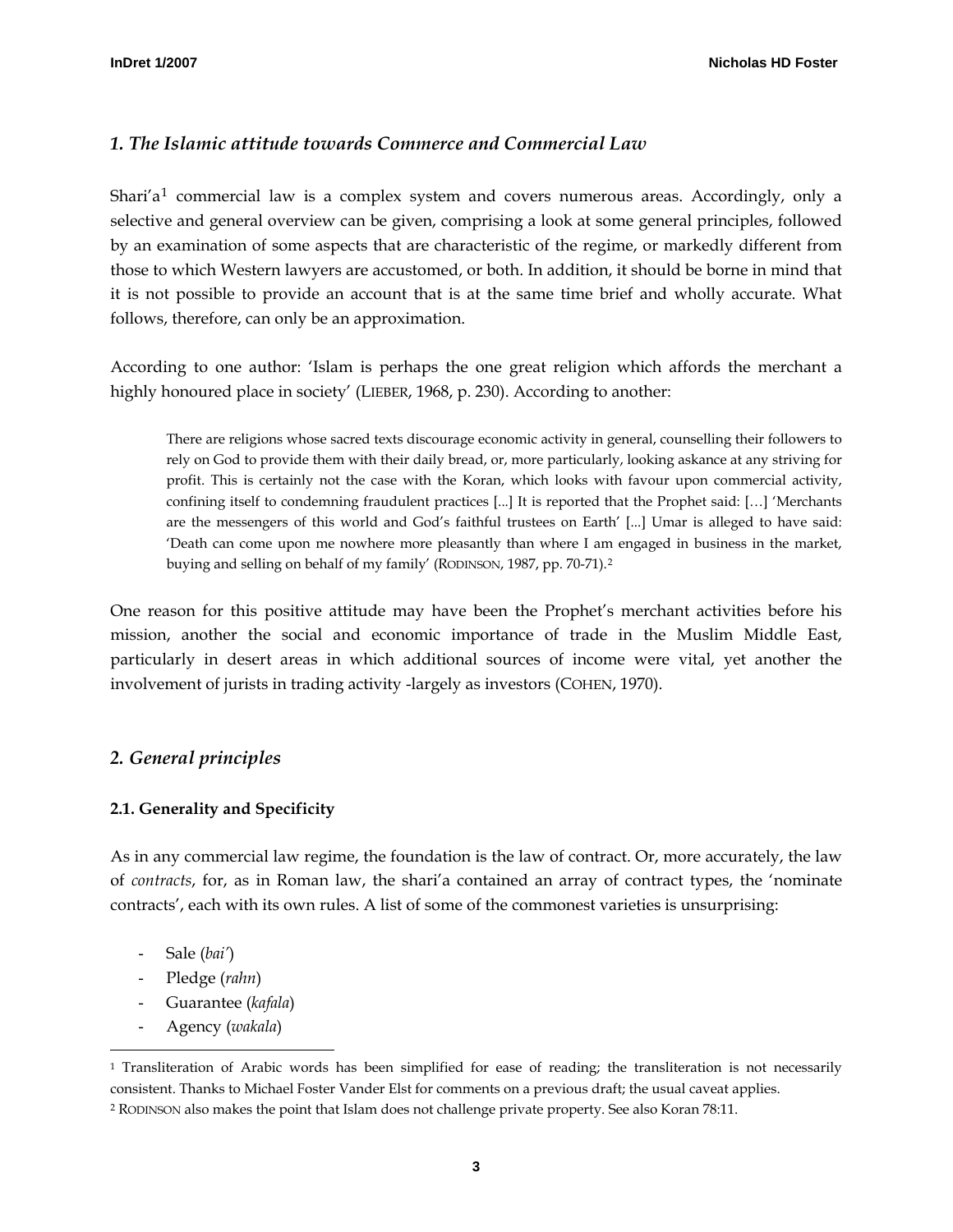- <span id="page-3-0"></span>- Hire (*ijara*)
- Partnership (*musharaka*)
- (Limited) partnership (*mudaraba/qirad*)[3](#page-3-1)
- Gift *(hiba*)

It is of some interest to the comparatist that, as in civilian and unlike common law, the category of '*'aqd*' (contract) includes both unilateral and synallagmatic relationships. Other contract types are more intriguing than those on the basic list, but since they evolved in accordance with/were recognised in response or as exceptions to the principles discussed below, they are not comprehensible without an understanding of those principles, and will not be mentioned here.

The conclusion is often drawn from the existence of the nominate contracts that there is no general law of contract in the shari'a. In a sense, this is true. The jurists did not discourse about 'contract' in the same way that, for example, Treitel, Carbonnier or Gordley do. There was no 'explicit general theory' (HASSAN, 2002, p. 257). Discussions of 'contract' in modern books are often in fact discussions of sale. However, general principles do exist and it is these, and some of the consequences which flow from them, which we will look at in the following sections.

The fundamental general principle is obedience to God, entailing the respect of the principles of Islam. So we see Islamic precepts, Islamic morality informing the rules in a detailed, substantive way which is quite different in nature from the general Christian background encountered in Western systems.

# **2.2. Freedom of Contract**[4](#page-3-2)

The first, perhaps unexpected, consequence is the nominate contract system itself, which is intimately linked to the shari'a notion of freedom of contract. The latter is commonly misunderstood. The shari'a contains a principle of respect for the sanctity of contractual obligation. The Koran 5:1 provides: 'O ye who believe! Fulfil your undertakings' (the word translated as 'undertakings' is '*uqud*, which is the modern Arabic for 'contracts'). This looks very much like *pacta sunt servanda*, and it is true that there are similarities between the two principles. In addition, what is not forbidden is allowed, a principle described by the jurist IBN TAYMIYAH: 'men shall be permitted to make all the transactions they need, unless these transactions are forbidden by the Book or by the Sunna' (IBN TAYMIYAH, 1948, p. 167).

However, this does not mean that there is complete contractual autonomy. The Koranic injunction only applied to those obligations entered into pursuant to a recognised contract type that respected

<sup>-</sup>3 The term 'commenda' is quite often used as the equivalent of *mudaraba/qirad*.

<span id="page-3-2"></span><span id="page-3-1"></span><sup>4</sup> See Rayner, SE (1991) *The Theory of Contracts in Islamic Law* Graham & Trotman, Section 4.2; Saleh, N (2001) 'Freedom of Contract: What Does it Mean in the Context of Arab Laws?' (16) *Arab Law Quarterly* 346, pp 346-47.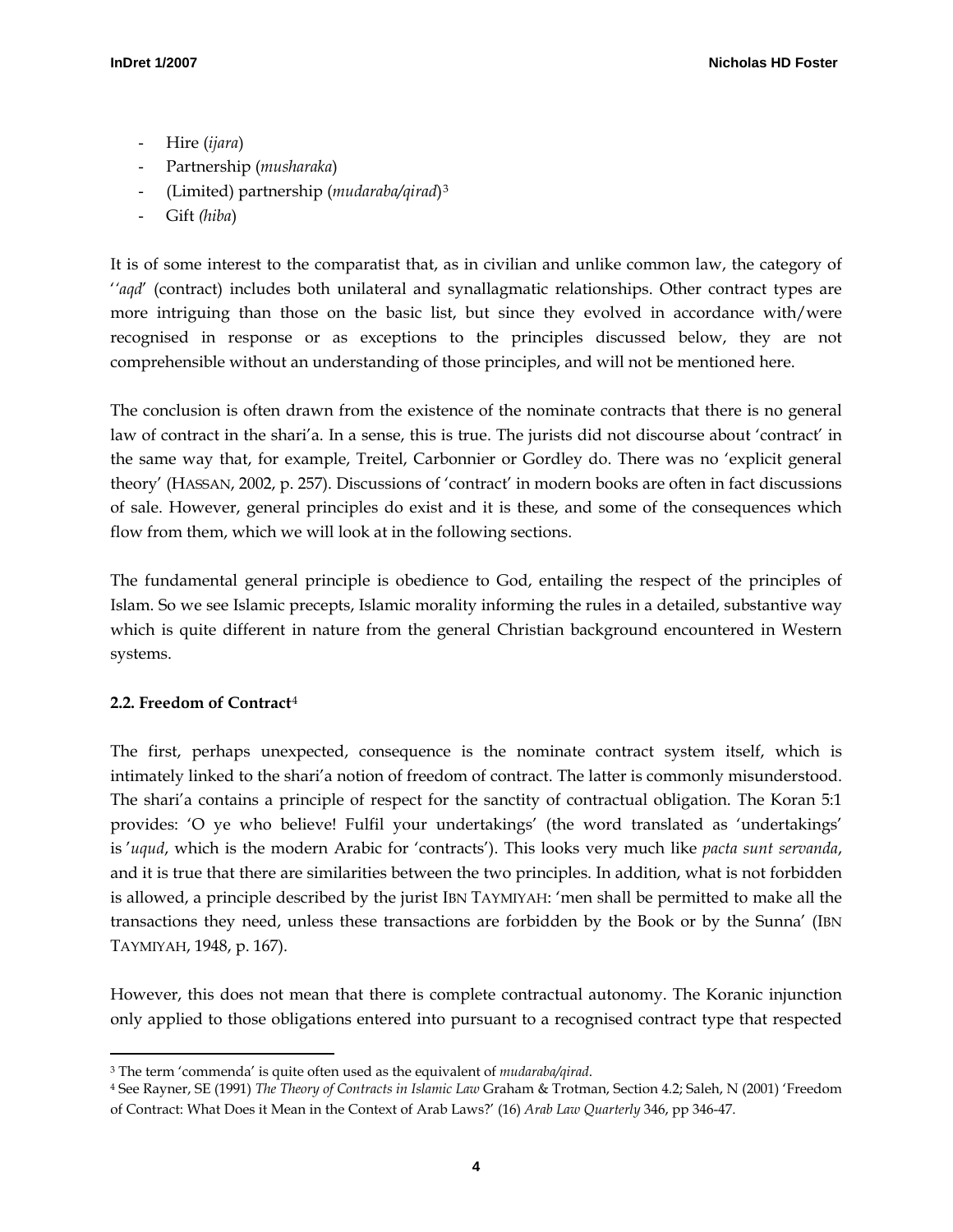<span id="page-4-0"></span>the precepts of Islam. In other words, the Islamic nature of a contract is assured by its conforming to a type which has been verified as adhering to the requirements of religion. One can picture the nominate contracts as different types of electric light, determined in advance as providing an acceptable type of illumination. Parties are 'free' to turn on any of the light switches, but they cannot change the bulb or the wiring, nor can they construct new types. In other words, the nature and the essential terms of the particular contract are laid down in advance in order to ensure compliance with the shari'a. According to RAYNER (1991, p.91): 'the parties to a private transaction are only free to determine the terms and object of their agreement subject to the strictures placed upon them by the *Shari'a*.' And in Schacht's words: 'Islamic law does not recognise the liberty of contract, but it provides an appreciable measure of freedom within certain fixed types. *Liberty of contract would be incompatible with the ethical control of legal transactions*' (SCHACHT, 1965, p. 144).

#### **2.3. Equity and Equality**

Other consequences of the fundamental principle in the field of contract law include the principles of equality and equity. The Koran 5:58 provides: 'God doth command you to render back your Trusts to those to whom they are due; and when ye judge between man and man that ye judge with justice.' A well-known Tradition has become a statement of principle: 'There shall be no unfair loss nor the causing of such loss (*la darar wa la dirar*)' (Islam, 1998, p. 340).

These principles have various consequences in their turn.

#### *3. Extensions to the general principles*

#### **3.1. Equilibrium**

-

Unlike English-based common law, for example, which does not recognise a principle of inequality of bargaining power, the shari'a 'emphasises the idea of balance of counter values' (ISLAM, 1998,  $p.341$ <sup>[5](#page-4-1)</sup>.

#### **3.2. Certainty of Contractual Obligation**

We have already seen that the shari's contains a principle of the binding nature of the contract which is, however, subject to limitations set by the nature of the nominate contract system. It is also limited by notions of fairness. For example, the judge has considerable power to 'reconstruct or readjust an existing contractual obligation' (RAYNER, 1991, p. 93), notably to redress an imbalance of obligation

<span id="page-4-1"></span><sup>5</sup> On English law, see *Lloyds Bank Ltd v Bundy* [1975] QB 326, Lord Denning's unsuccessful attempt to import a principle of inequality of bargaining power into English law; for the reaction of his senior judicial colleagues, see *Pao On v Lau Yiu Long* [1980] AC 614, PC at 634-35 and *National Westminster Bank plc v Morgan* [1985] AC 686 at 707-08.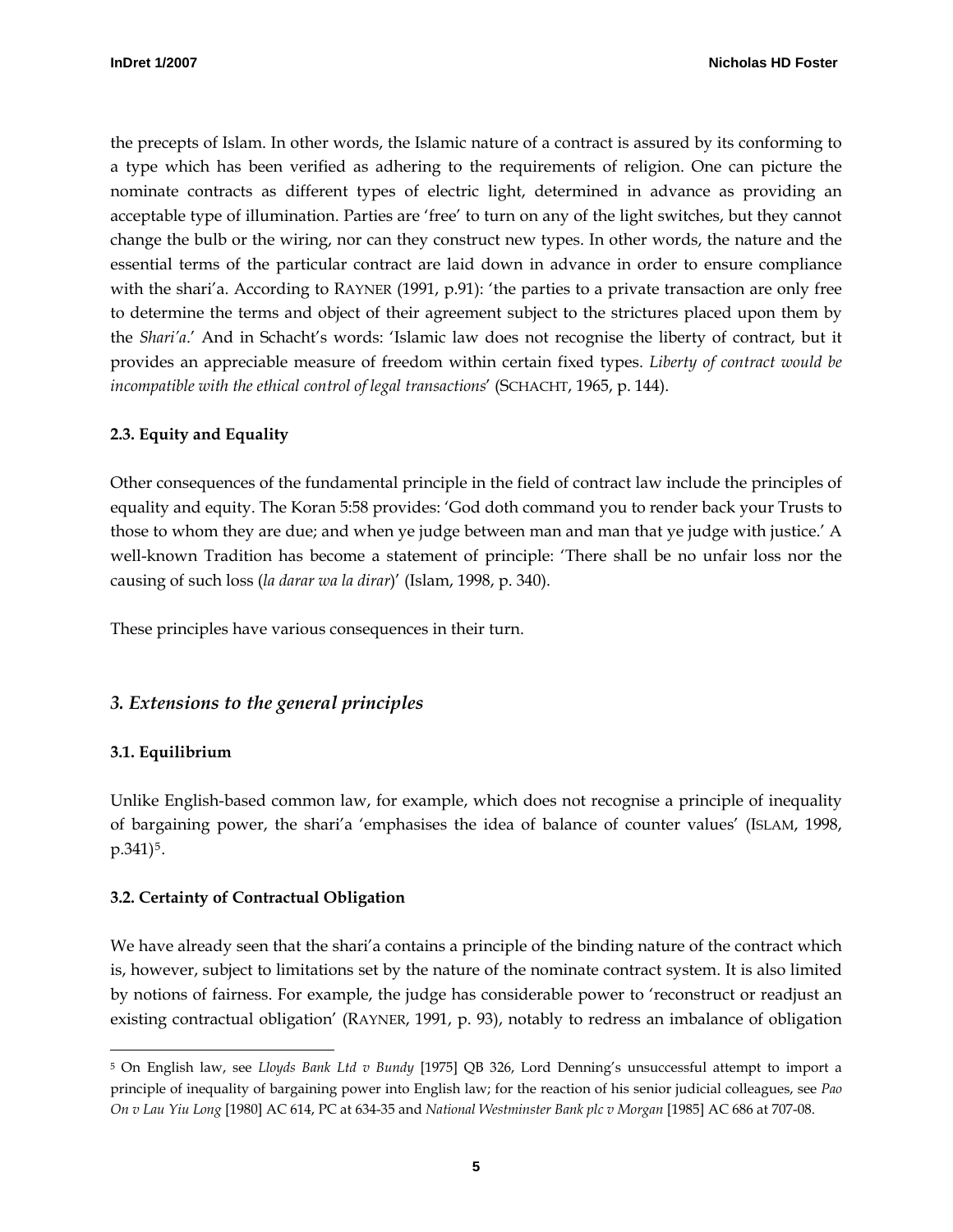<span id="page-5-0"></span>(*istighlal*). The schools differ here. The Hanafis and the Shafi'is require fraudulent imputation. The Malikis and Hanbalis apply the doctrine in the case of innocent or inexperienced victims of disproportionate contracts. A statutory enactment of the Maliki/Hanbali approach can be found in Art. 159 Kuwaiti Civil Code:

"if [...] this contract contains gross inequities between the obligations to be executed and the spiritual or material profit to be gained, such that the ratification is plainly offensive to the honour of the transaction and to the requirement of good faith, then the judge shall be empowered [...] to reduce the obligations of the exploited party; or to increase the obligations of the other party; or to nullify the contract" (cited in RAYNER, 1991, p. 225).

Such judicial capacity to adjust the terms of the contract results in a level of uncertainty and a level of protection which are quite different from, say, that thought necessary in English-based common law.

# **3.3. Certainty in Contract Formation**

The need for equality and equity results in a regime for the formation of contracts which is also markedly different from those found in Western systems, the idea being that the risk to the parties must be reduced to an acceptable minimum, notably by the provision of adequate information regarding all the relevant circumstances of the potential transaction. The contrast is stronger with the common law than with the civilian systems, but still present as regards the latter. Indeed, one can (very roughly) picture the three traditions as occupying different points on a spectrum of certainty, with English-based common law at one end (with minimal certainty requirements), civilian law somewhere in the middle, and the shari'a at the other end (with very high requirements).

In this connection, the shari'a requires:

- The contract to be made in an uninterrupted 'contractual session' (*majlis al-'aqd*) (ZYSOW, 1985-86), a time when the parties are potentially leading up to a contract. If the session is interrupted, any acts that might have become legally significant are nullified, and another session must be started.
- The asset to be certain in the sense that it must exist and must belong to the seller. It is not possible to sell an unborn foetus or a fish that has not yet been caught (there are special types of contract for the future provision and the manufacture of goods, called respectively *salam* and *istisna'*).
- The asset to be precisely described at the time of the contract both in terms of its physical appearance, its type, its quality and its value. So 'I am selling you a ewe from this flock' is not valid (COMAIR-OBEID, 1996, p. 27).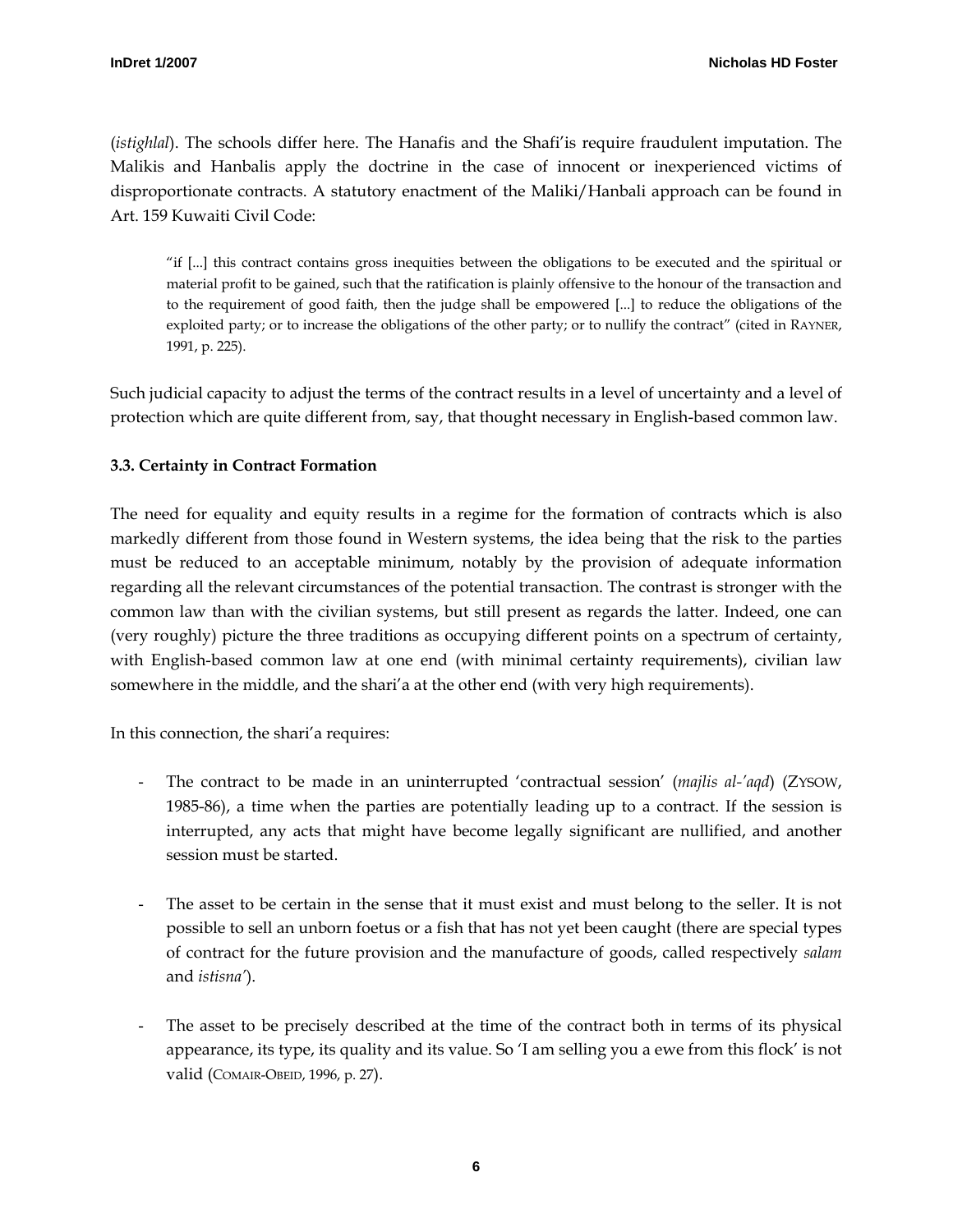<span id="page-6-0"></span>The price to be fixed at the time of the contract.

#### **3.4. The Prohibition of** *Gharar*

What has been expressed here as a certainty requirement is closely linked to, indeed largely overlaps with, another general rule deriving from the need for equity and equality, the prohibition of *gharar*  (SALEH, 1992; BUANG, 2000; EL-GAMAL, 2000). Roughly speaking, gharar denotes excessive risk, but any attempted translation would be misleading, so the Arabic word will be used herein (ZAHRAA and MAHMOR, 2002).

The relationship of the prohibition to what has just been discussed is indicated by Comair-Obeid: 'Transactions comprising an element of uncertainty relating to the object of sale, its price, or the delay allowed for delivery of the goods, are considered by the moralists to be tainted by *gharar* (risk uncertainty, speculation) and so to be prohibited by *shari'a*' (Comair-Obeid, 1996, p. 57). However, gharar is broader than uncertainty, it covers all kinds of undue risk. So derivatives transactions, for example, are tainted by gharar. The prohibition is linked to the prohibition of gambling (*maysir*) in the Koran 2:219, and the Koranic injunctions 5:93 in that regard are often viewed as its legal source (the word gharar is not itself mentioned), but the rules were in fact largely developed by the jurists on the basis of Traditions.

The effect of the prohibition of gharar is perhaps most strikingly seen in the development of Islamic insurance (*takaful*)[6](#page-6-1). The degree of risk inherent in a Western contract of insurance is considered to be unacceptable by Sunni jurists (Shi'a jurists allow it), so a structure is used which resemble Western mutual insurance, effectively pooling monies using a system of joint guarantees (BILLAH, 1998 and 2003).

#### **3.5. The Prohibition of** *Riba*

j

By far the most well known rule is the prohibition of *riba*. It has been described as 'unlawful excess or deferment' (SALEH, 2001, p.353). Commonly translated, and treated, as 'interest', in fact riba is much wider than that; even if there is a clear consensus that interest is included in riba. The prohibition seems to have started life as a ban on interest, was extended to barter, and then was enlarged to cover 'all transactions involving the exchange of counter-values' (SALEH, 2001, p.353). The prohibition is mentioned on several occasions in the Koran (2:275, 2: 278 and 4:161).[7](#page-6-2) A longer description is that riba is:

<span id="page-6-1"></span><sup>6</sup> It also seems to contravene the prohibition of riba, as an insurance policy provides for predetermined returns to the insurance company.

<span id="page-6-2"></span><sup>7</sup> See also the Last Sermon of the Prophet: '"Every form of interest (Riba) is cancelled; capital indeed is yours which you shall have; wrong not and you shall not be wronged. Allah has given His Commandment totally prohibiting interest (Riba). I start with the amount of interest which people owe to Abbas and declare it all cancelled". He then, on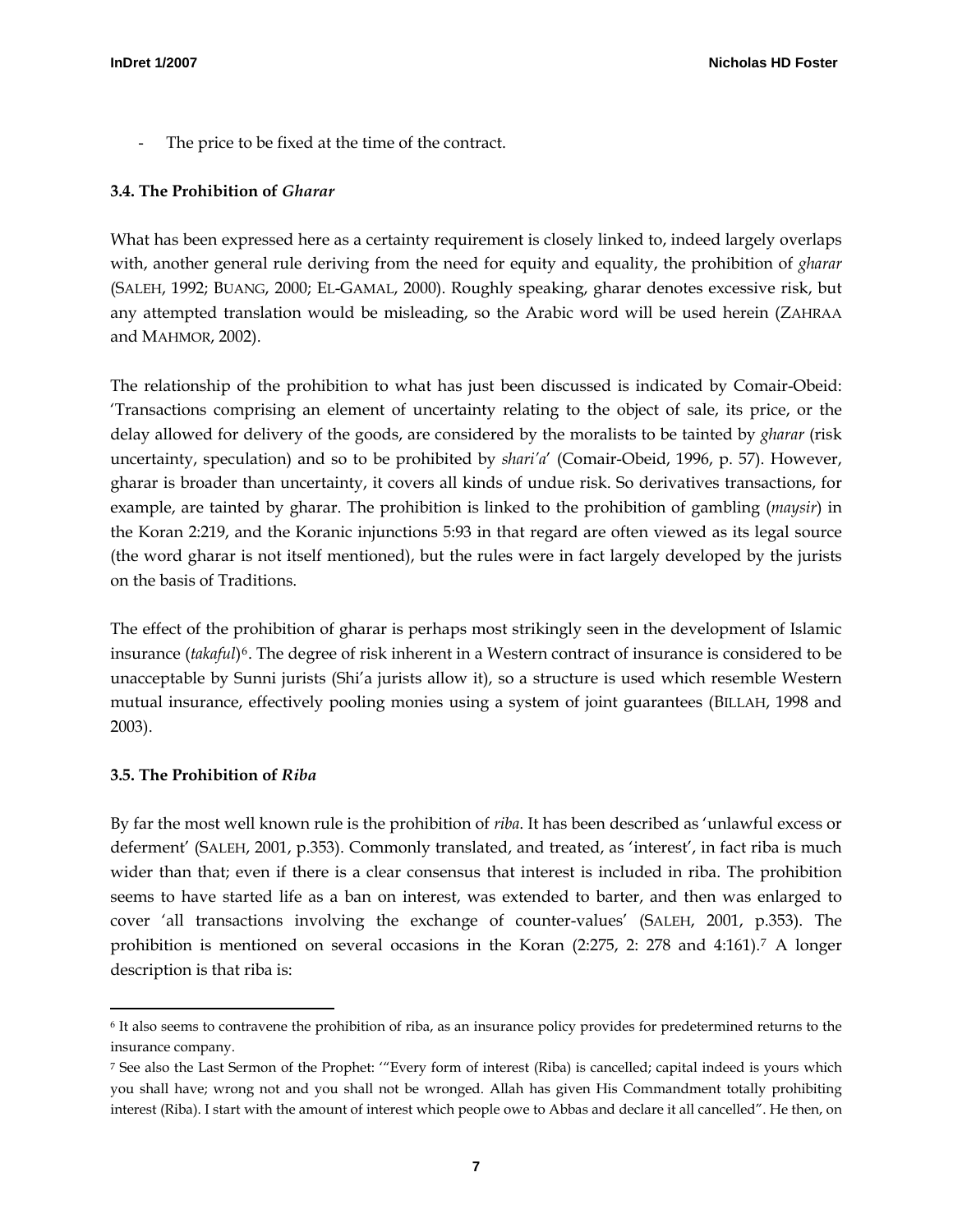$\overline{a}$ 

An unlawful gain derived from the quantitative inequality of the counter values in any transaction purporting to effect the exchange of two or more species […] which belong to the same genus, and are governed by the same efficient cause. Deferred completion of the exchange of such species, or even of species which belong to different genera but are governed by the same (efficient cause) is also *riba*, whether or not the deferment is accompanied by an increase in any one of the exchanged counter values (Saleh, 1986, pp. 12- 13).

Professor Mohammed, after citing this passage, writes that:

Usurious transactions were classified by the jurists into two classes: (1) *riba al-fadl*, which produced unlawful excess in exchange of counter values in a contemporaneous transaction and (2) *riba al-nasi'a*, which produced unlawful gain by deferring the completion of exchange of countervalues, with or without an increase in profit. A third category was also added by some scholars called *riba al-jahiliyya* or pre-Islamic *riba* exemplified by the lender asking the borrower at maturity date if he will settle the debt or increase it. Increase occurred by charging interest on the debt initially accrued.

*Riba al-Jahilya* [sic] relates to pre-Islamic *riba* also described as usury. But *riba al-fadl* and *riba al-nasi'a* apply to the exchange (whether concurrent or deferred) of two precious metals (gold or silver) and four commodities (wheat, barley, dates and salt). The application of the doctrine of *riba* to these articles is based on the Prophet's tradition. It was further extended by analogy (*qiyas*), to the products of these six articles if their present or future exchange could have the smell or taint of *riba*.[8](#page-7-0)

The reasons behind the prohibition are commonly stated to be: (i) the protection of the disadvantaged from exploitation by the wealthy and knowledgeable; (ii) the corrupting effect on the lender of making money from money, rather than from honest toil; and (iii) the Islamic contention that money is solely a means of exchange, not a commodity. Explanations (i) and (ii) seem plausible as regards riba al-jahiliyya and many instances of riba al-fadl, but are less satisfactory, and somewhat controversial, in the case of the exchange of commodities and riba al-nasi'a. A strict application of the rule results, for example, in jewellers being unable to charge for their labour, as they must sell by weight (RAYNER, 1[9](#page-7-1)91, p. 272)<sup>9</sup>. Despite the consensus of Islamic jurists to the contrary, the minority

behalf of his uncle, Abbas, cancelled the total amount of interest due on his loan capital from his debtor.' Cited in *Mahmood-ur-Rahman Faisal and Others v Secretary, Ministry of Law, Justice and Parliamentary Affairs, Government of Pakistan and Others* PLD [1992] FSC 1 at 70-71.

<span id="page-7-0"></span><sup>8</sup> Mohammed 'Principles of Islamic Contract Law', p 119. On origins, see Yanagihashi, H (2004) *A History of the Early Islamic Law of Property: Reconstructing the Legal Development, 7th-9th Centuries* Brill, Chapter 3.

<span id="page-7-1"></span><sup>9</sup> Professor EL-GAMAL (2000, pp. 2-4) argues that 'the prohibition of *Riba* cannot be fully explained by a simple appeal to exploitation of the poor' and that the words used in the Koranic verse cited in support of this explanation have been misinterpreted. He also writes that 'classical jurists of all major schools' did accept the notion of a time value of money. His explanation is founded on the idea of fair compensation and the discounting of losses and gains. The most detailed examination of the historical origin of riba is contained in Yanagihashi *A History of the Early Islamic Law of Property*, Chapter 3, see particularly the summary of conclusions, pp 294-97. The author argues that the various types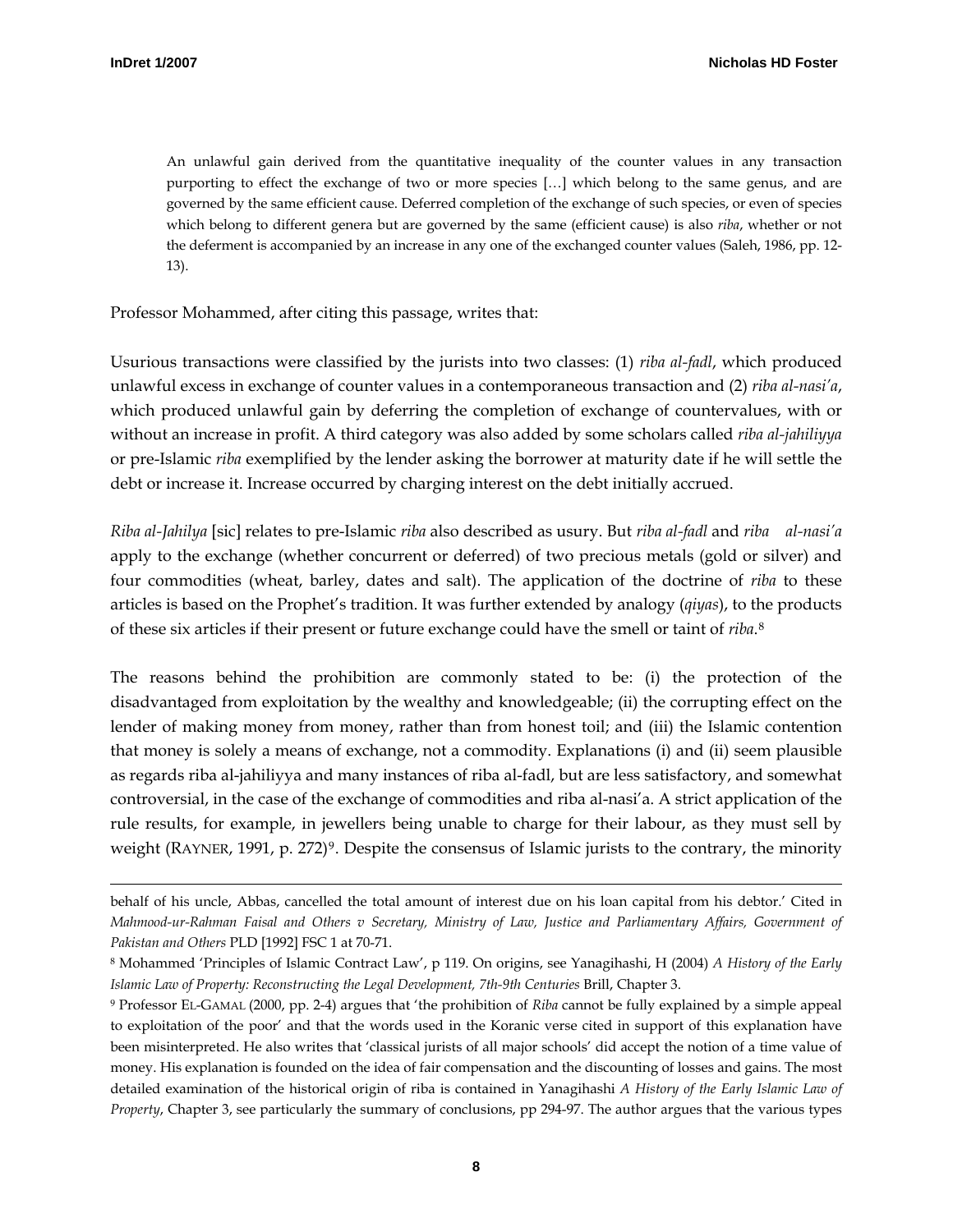<span id="page-8-0"></span>opinion that a reasonable rate of simple interest is acceptable has been enacted into the legislation of many states. One example is Art 399 UAE Commercial Code.[10](#page-8-1)

Whenever the shari'a is mentioned in a commercial context, the immediate reaction of the newcomer to the field is something along the lines of: 'Oh, they don't allow interest, do they.' The implication is that this is the only relevant difference between the shari'a and other, particularly Western, commercial legal regimes.

It should be clear even from the brief introduction herein that there is far more to the study of shari'a commercial law than that. Riba itself is not just interest, it is a far-reaching, controversial and complex topic; and the particularities of shari'a commercial law go far beyond the prohibition of riba.

#### **3.6. Ancillary Conditions**

j

A rule that strikes the modern lawyer as strange is that relating to the number of conditions in the contract. A contract should have only one condition, for example the sale of an object. In principle, no other provisions ('ancillary conditions') are allowed, because more conditions upset the balance of benefits between parties (RAYNER, 1991, p. 305-351; COULSON, 1984, pp. 56-74). The following prophetic Tradition is quoted in this regard:

What do they think of, those men who lay down conditions not to be found in the Book of God? Any stipulation not to be found in the Book of God is null and void. Were there a hundred such conditions of this sort, the one rule of God will be more equitable and surer (COMAIR-OBEID, 1996, p. 32).

#### COMAIR-OBEID explains the reasoning thus:

Allowing individuals to freely arrange the effects of their juridical acts according to their whims brings the risk of their committing abuses by perpetuating aleatory contracts […] This will have the effect of an imbalance of the benefits of the contracting parties, evidently going against the principles of equity and justice that the Koran […] and the *sunna* of the Prophet have laid down for the contract to be concluded with concern for the perfect equilibrium of the reciprocal advantages (COMAIR-OBEID, 1996, pp. 32-33).

Natural and essential ancillary conditions are allowed such as a condition allowed for down payment if the price is not to be paid immediately. A lender can require a pledge or a guarantee. Other ancillary conditions are invalid. So a condition that the seller may keep the article for a week after the sale is ineffective. However, the madhahib diverge. For Zahiris, the ban is total, it is only

of riba were introduced for various historical reasons, including resistance to exploitation by the Umayyad regime of its monetary reforms, attempts to deal with problems arising from the insolvency of buyers, and share-cropping contracts.

<span id="page-8-1"></span><sup>10</sup> On minority opinions to this effect, see EL-GAMAL '"Interest" and the Paradox of Contemporary Islamic Law and Finance', pp 109-10.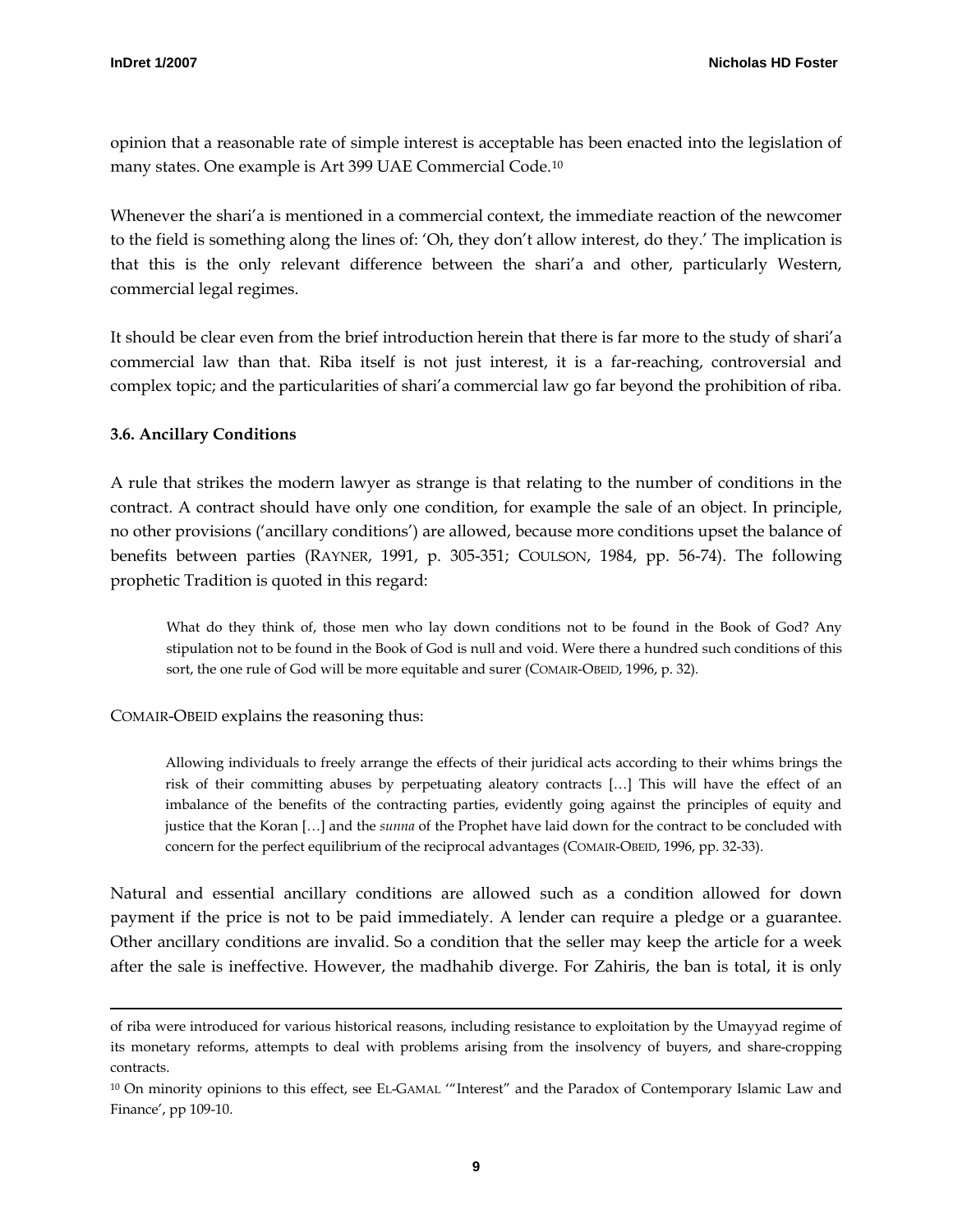<span id="page-9-0"></span>partial in the Hanafi, Shafi'i and Maliki schools, the Hanbalis allow them within the limits of shari'a morality.

The modern legislator has adopted the Hanbali position in order to accommodate commercial practice.

# *4. Options*

This regime has been described as 'perhaps one of the most complex areas of Islamic law', but also as 'dominant and crucial for the study of the sale contract' (RAYNER, 1991, ch. 7; the option of the majlis -*khiyar al-majlis*- is not dealt with here: see id, pp 109-10; MALLAT, 2000, p. 94). As will be seen in the conclusion section, various issues arise in this area of considerable interest to the legal historian and the comparatist.

The rules give the parties to the contract various options. In Rayner's words: 'If the option is to cancel, the effect is to render the situation as if the contract had never existed, although these acts are not void *ab initio* as in the case of contracts tainted with nullity. The *Fuqaha* simply categorised them as valid legal acts subject to ratification' (RAYNER, 1991, p. 305).

The options are of two main types: those that arise by the will of one party (which one can therefore designate as 'expressed'), and those that arise by operation of law (which one can designate as 'automatic').

The expressed options are the option of condition (*khiyar al-shart*) and the option of designation (*khiyar at-tay'in*).

# **4.1. Expressed Options**

# **a) Option of Condition**

Either party is allowed a period during which he or she may annul the contract (Mallat, 2000, pp. 309-319). The length of the period varies according to the madhhab. The option must be declared either during contracting or just afterwards. It is a clear example of the law ensuring that parties contract with full information, protecting them from hasty decisions.

As an aside, its existence accounts for the apparently rigid, and otherwise difficult to understand, attitude of the shari'a to fraud and error. These topics are not of particular importance, because the party has already had the opportunity to consider and, if he or she thinks it best, to annul, the transaction. The Hanbali and Shafi'i madhahib also recognised the option of the session (*khiyar al-*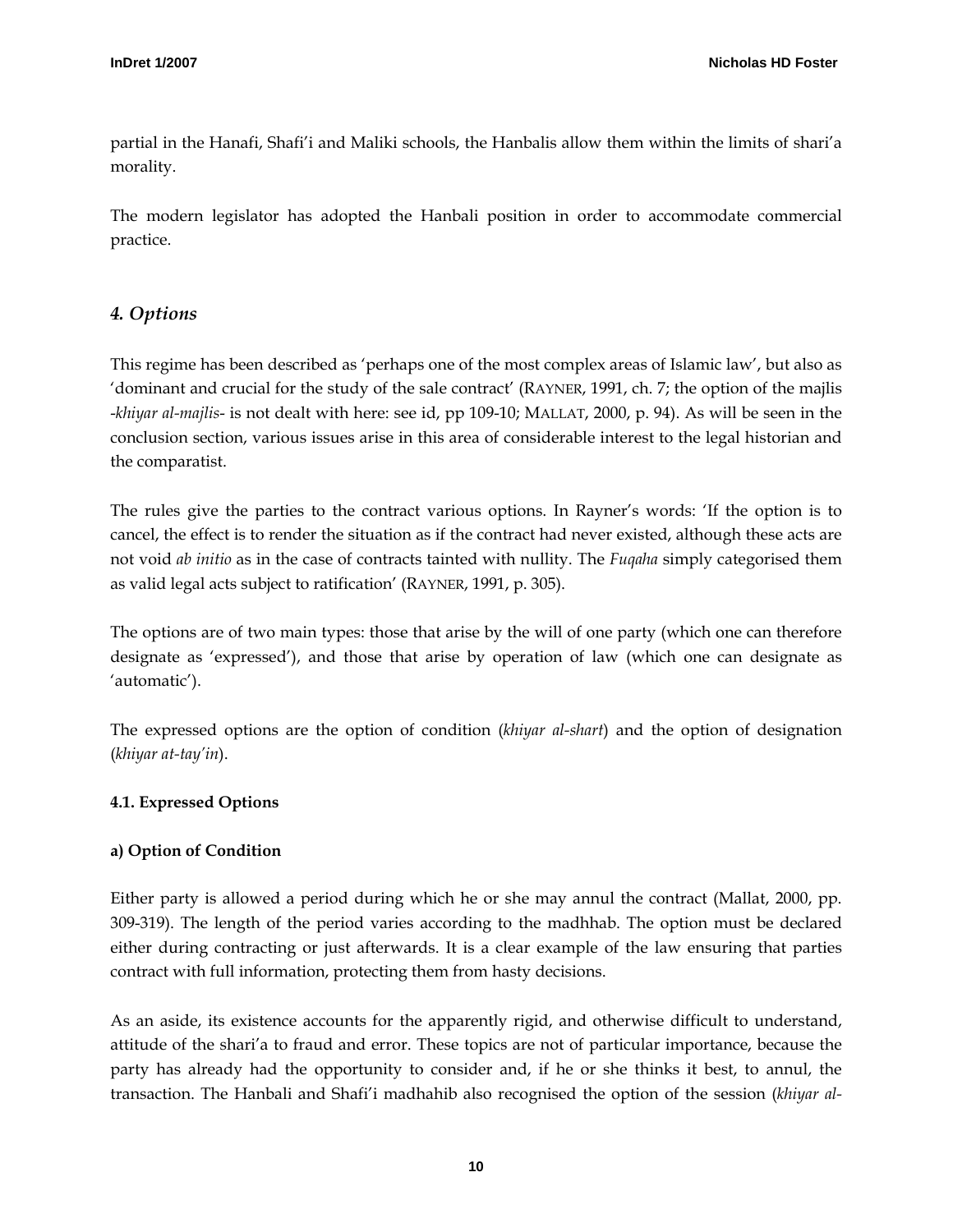<span id="page-10-0"></span>*majlis*), which allows one of the parties to rescind a formed contract while the parties are still in session. It is not recognised by the Malikis and the Hanafis (SALEH, 2001, p. 348).

## **b) Option of Designation**

The buyer may designate one of several objects offered for a fixed price. Effectively, once the parties agree, suspended contracts are made. When the buyer makes the designation, one suspended contract comes into force, the other suspended contracts are regarded as never having existed. This option protects the inexperienced party, allowing him or her time to choose the article best suited to them (RAYNER, 1991, p. 319-326).

## **4.2. Options Arising by Operation of Law**

Many exist, but only two need be mentioned here:

# **a) Option of Defect (khiyar al-'ayb/khiyar al-naqisa)**

If the purchaser finds a defect in the object of the sale transaction, he or she has the option of cancelling the contract (SALEH, 2001, pp. 327-343). The option is based on two prophetic Traditions: 'A Muslim is not allowed to sell his brother anything with a defect unless he points it out to him.' 'He who deceives us is not one of ours' (COMAIR-OBEID, 1996, p. 82). The jurists developed a set of rules concerning degrees of defect in order to preserve equity between parties.

Four conditions are necessary for the option to be exercisable. The defect must: exist before the sale; still exist when the buyer cancels contract; not be known to the buyer when he/she took possession; and not be subject to an exclusion clause (such clauses are not permitted by some schools).

#### **b) Option of Inspection (***khiyar ar-ru'ya)*

Strictly speaking, an option of inspection should not be necessary, as the sale of something not present does not concord with the requirement of certainty. However, exceptions to the rule did occur in practice. Therefore the schools differ concerning this option. The Hanbalis admit it as legal. The Malikis require it to be expressed by the party wishing to benefit from it; if the object is not defined, the option is not valid and the contract is binding. The Shafi'i position varied. They used to reject it categorically, but in modern times they taken a stance similar to that of the Hanafis, who allow it, on the basis that it prevents *gharar* (RAYNER, 1991, p. 343-351).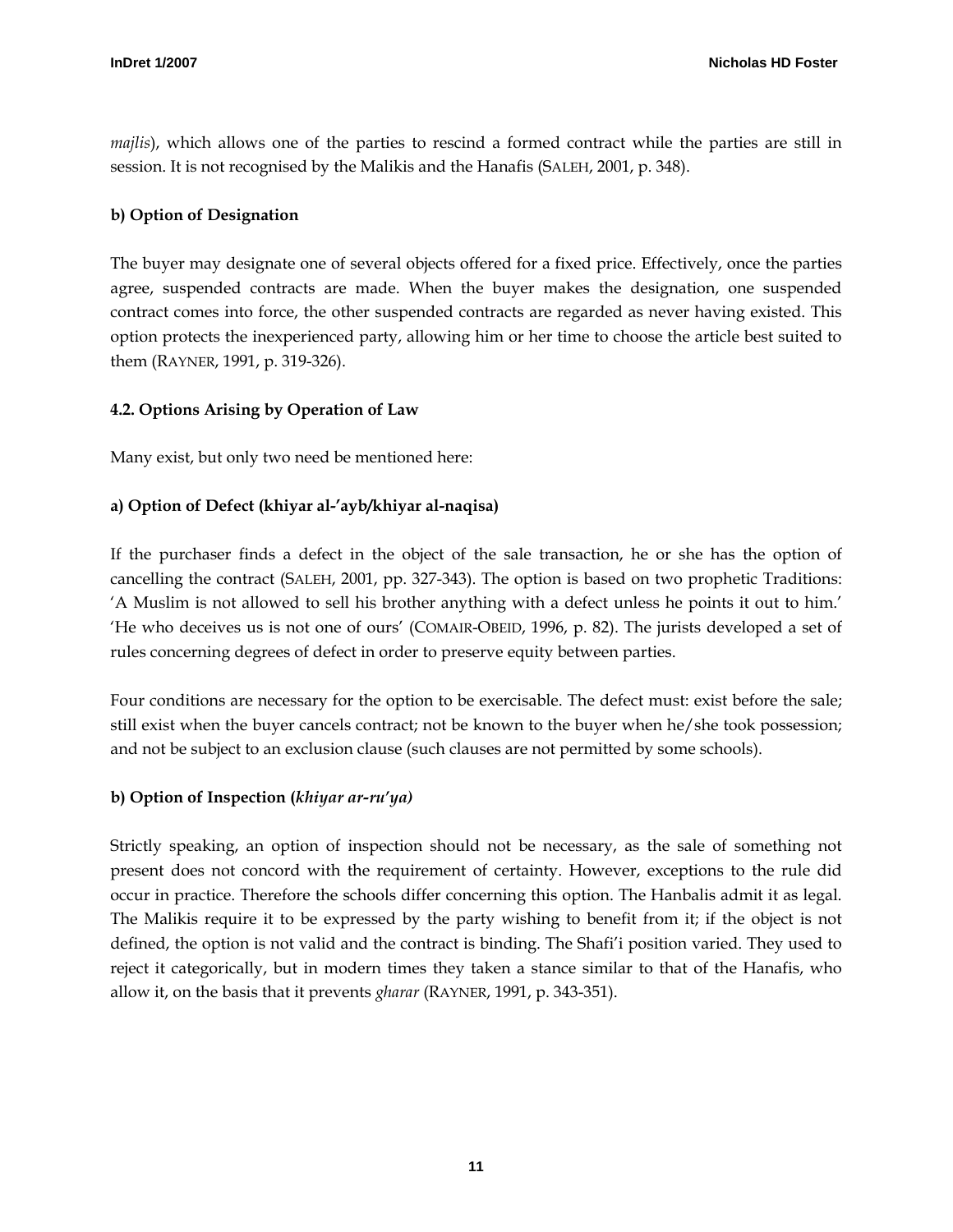## <span id="page-11-0"></span>**4.3. Force Majeure**

Force majeure (*quwat al-qanun*) is widely defined, far more widely than in English-based common law (COMAIR-OBEID, 1996, ch. 6.6). In addition to dealing with impossibility of performance, it also covers circumstances in which performance has become materially different from that contracted for. '[A]ny contract should cease to bind when:

- A wholly unforeseen fundamental change has occurred in events;
- The contract has become especially onerous on the obliging party as a result;
- There is a requisite duty to impose a just and reasonable solution' (COMAIR-OBEID, 1996, ch. 6.6).

So 'a contractor in a Muslim jurisdiction hired under a contract of service to dig a well may rescind the contract should he strike rock after the first few feet of digging' (COMAIR-OBEID, 1996, p. 260).

# *5. Legality of Cause, Object and Consideration*

The need to respect the precepts of Islam also results in rules concerning the cause (*sabab*) of the contract, as well as assets that are its objects and the consideration payable in respect of them.

# **5.1. Legality of Cause**

The underlying cause must be lawful. A useful definition of cause can be found in Art 207(1) UAE Civil Code: the 'direct purpose aimed at by the contract'. So a contract to buy grapes is invalid if the underlying cause of entering into the transaction is to make wine.

# **5.2. Legality of Object**

The object of the contract must be legal (*mubah*), ie:

- Beneficial; examples of assets which are not beneficial include vermin and animals not useful for hunting;
- Capable of being traded; examples of assets not in this category include public property (a mosque, or assets subject to a *waqf*), and birds not yet caught;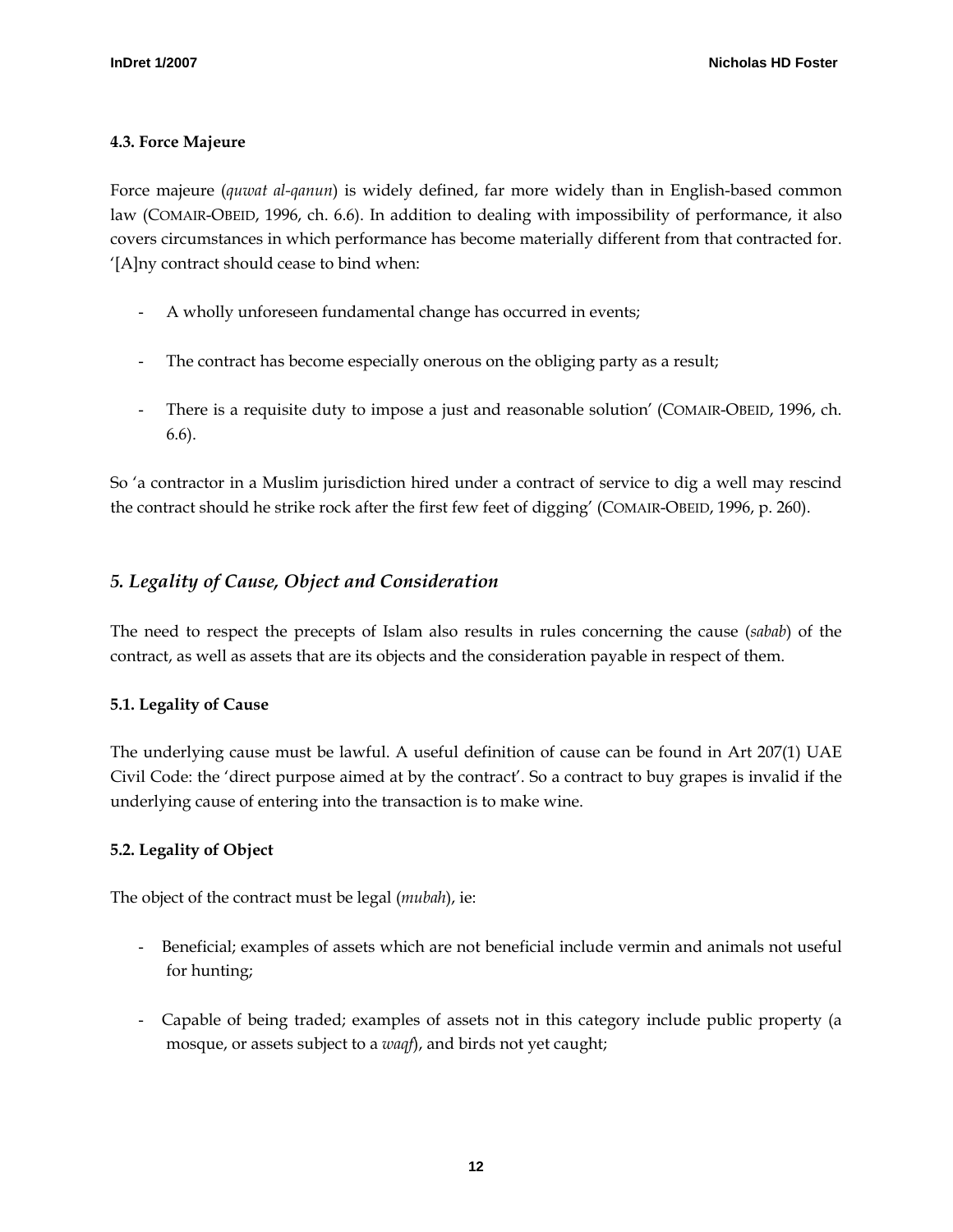- <span id="page-12-0"></span>- Capable of being delivered; an asset not capable of being delivered is a beam in the roof of a house which cannot be removed without harming its structure;
- Lawful; wine, pork, blood and idols are examples of forbidden commodities (most schools prohibit the sale of dogs, apart from hunting dogs).

### **5.3. Legality of Consideration**

The consideration must also be legal. For example, one cannot pay for goods with wine.

## **5.4. Necessity and Exceptions**

The strict application of some of the above rules would cripple commerce. Therefore some notable exceptions were allowed, on the basis of the overriding principle of necessity (*darura*). *Salam* and *istisna'* have already been briefly mentioned. *Salam* 'involves purchase of a fungible good, described precisely, for delivery at a specified future time against full payment at the time the contract is entered into. The good does not have to exist at the time of the contract' (VOGEL and HAYES, 1998, p. 249; YANAGIHASHI, 2004, pp. 163-209). It is 'an exception to the rule that prohibits someone from selling an object that does not belong to him' (YANAGIHASHI, 2004, p. 165). *Istisna'*, regarded by some jurists as a sub-category of *salam*, is a contract of manufacture. One example is the contract entered into by an artisan and his customer to make a shoe from leather in the artisan's possession (RAYNER, 1991, p. 137-138).

#### **5.5. Good Faith**

 $\overline{a}$ 

The numerous references above to such notions as equity and equality may well have raised a question in the Western lawyer's mind: What about good faith? Good faith is the concept which is used par excellence in civilian systems to ensure that justice is done, that the need for certainty and efficiency in law does not override the need for fairness.<sup>[11](#page-12-1)</sup>

The Koran 2:224-25, 5:89 and 83:1-5 clearly enjoins honest and fair dealing:

And do not allow your oaths in the name of God [frequently and hastily pronounced to thus] become an obstacle to acts of virtue and righteousness and reconciliation of people; surely God is All-hearing, All-knowing. God will not hold against you a slip in your oaths, but He will hold you responsible [only] for what your hearts have earned [intentionally] and God is All-forgiving, Forbearing.

<span id="page-12-1"></span><sup>11</sup> The Koranic references and the Traditions cited in this section come from Akaddaf 'Application of the United Nations Convention on Contracts for the International Sale of Goods (CISG) to Arab Islamic Countries', pp 31-34.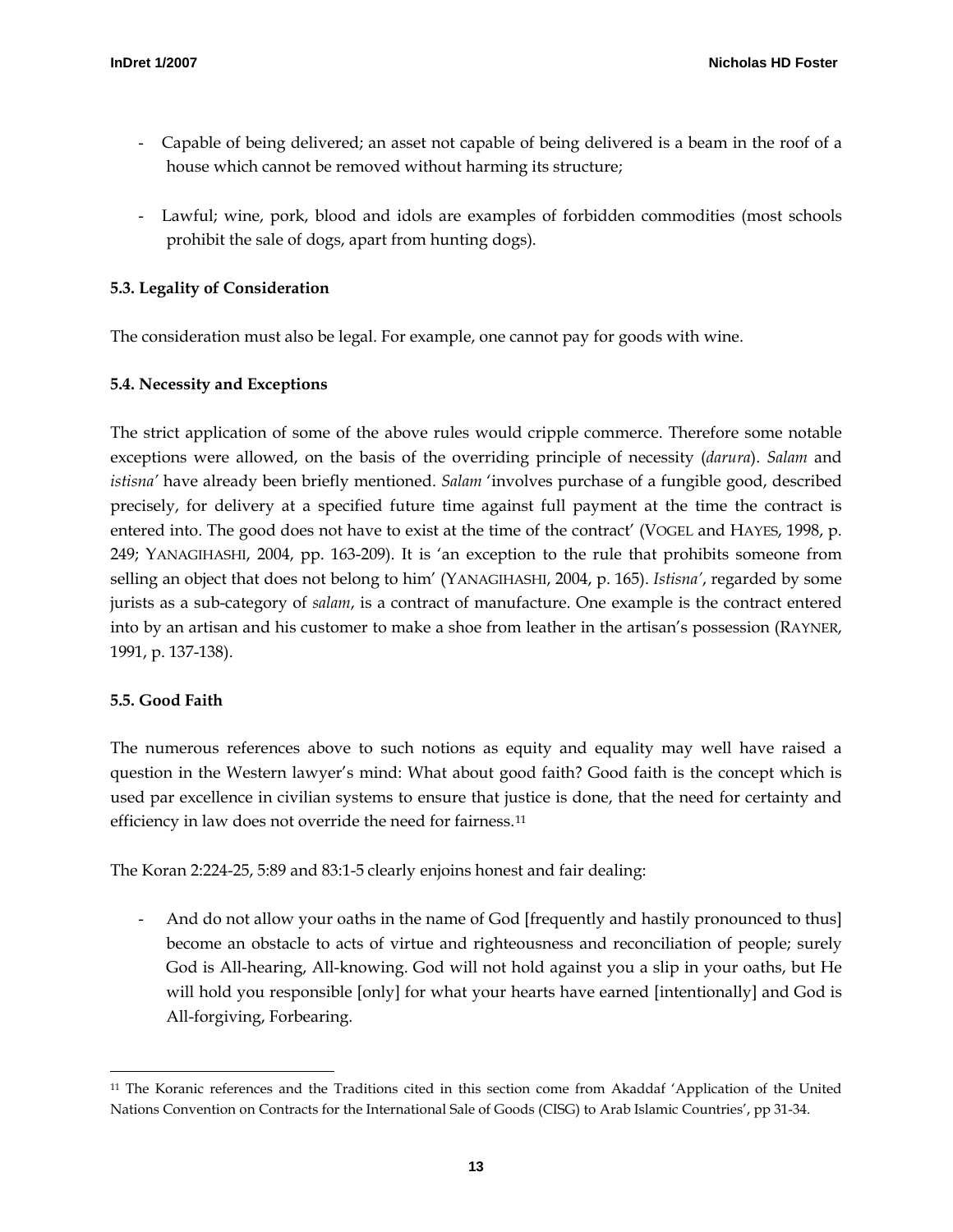j

- God will not hold against you [an unintentional] slip in your oaths; but He will [only] hold you responsible for such oaths, which you have earnestly.
- Woe to the fraudulent dealers, who exact full measure from others, but give less than due to others in weight and measure, do they not know that they will be called to account, on a mighty day.

As far as Traditions are concerned, it is recounted that the Prophet said: 'Abu Sayed reported that the Messenger of Allah said: the truthful trustworthy merchant will be with the Prophets, truthful and martyrs.<sup>[12](#page-13-0)</sup> The merchants will be gathered on the Resurrection day as transgressors except those who were fearful of Allah, pious and truthful.' More specifically, there is a duty to disclose defects in sales: 'Uqba bin Amir said: It is illegal for one to sell a thing if one knows that it has a defect, unless one inform the buyer of that defect.'[13](#page-13-1)

We might therefore conclude that the shari'a contains a duty of good faith. This is not entirely wrong, but it is misleading unless carefully qualified and viewed in a way which takes the different context into account. 'Good faith' is a culturally rooted concept which derives from a Western tradition in which 'hard' certainty can be counterbalanced on occasion by 'soft' or 'fuzzy' justice, in which certainty is given primacy because it leads to economic efficiency over a sense of morality only tenuously linked to religion.[14](#page-13-2) In the commercial shari'a, economic efficiency has to be viewed in the context of religious values, one of which is fair dealing. Those values inform the entire system, generating rules intended to lead to a fair result, so there is no need for a concept to remedy harshness, no explicitly enunciated principle of good faith.[15](#page-13-3) It is much more accurate, therefore to view all principles and rules which deal with issues relevant to morality, in other words all principles and rules discussed so far, as the material to be compared with Western 'good faith', not just material such the Koranic verses and Traditions set out above which, to a lawyer with a Western mindset, seems to be the most appropriate for such comparison.

<span id="page-13-0"></span><sup>12</sup> *Mishkatul Masabih, Kitab al-Buyu*, Karim, al-Haj Maulana Abdul, (trans), Book II, no 4, p 269, cited in Billah, M 'Regulatory Framework of Doctrine of "Utmost Good Faith" In *Takaful* (Islamic Insurance)', available at: Hhttp://www.icmif.org/2k4takaful/site/documents/Good%20Faith%20in%20Takaful.docH.

<span id="page-13-1"></span><sup>&</sup>lt;sup>13</sup> Cited in Akaddaf 'Application of the United Nations Convention on Contracts for the International Sale of Goods (CISG) to Arab Islamic Countries', pp 33.

<span id="page-13-2"></span><sup>14</sup> But note the difference between the attitude of English common law concerning transactions between commercial parties, in which economic efficiency is paramount and civilian law that is more influenced by ideas of fairness.

<span id="page-13-3"></span><sup>15</sup> An intriguing instance of the influence of European law on the enacted shari'a is to be found in Art 159 Kuwaiti Civil Code quoted above, which specifically mentions good faith: 'if […] ratification is plainly offensive to the honour of the transaction *and to the requirement of good faith*' (emphasis added.)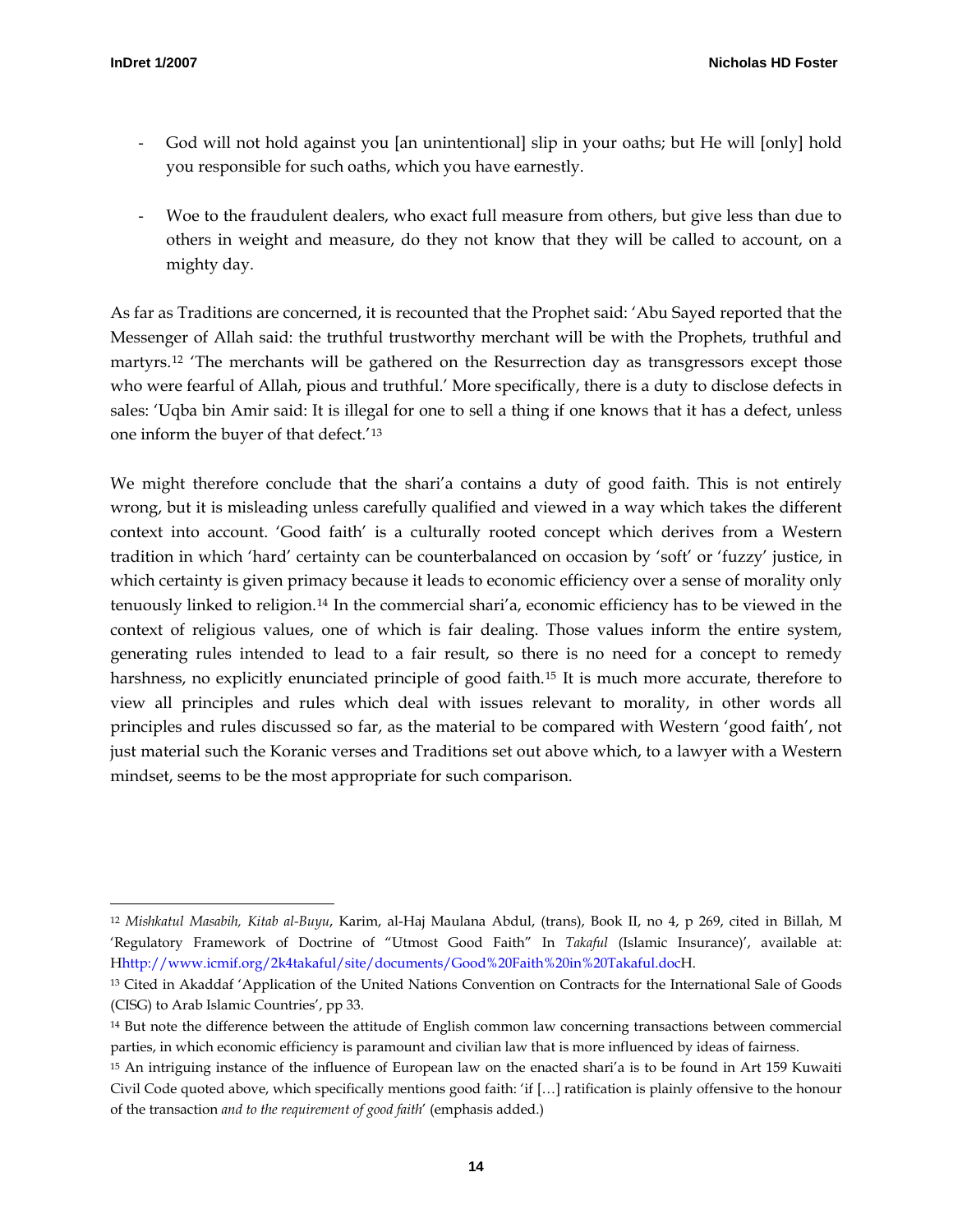## <span id="page-14-0"></span>*6. The Practical Side*

This conclusion has far-reaching consequences for those areas of practice for which the shari'a is relevant, such as Islamic finance and the Islamically-grounded law of some Muslim-majority jurisdictions. The danger of the attitude just described is that it leads to the Pooh Bear phenomenon. Pooh Bear is well intentioned, but not well informed, and the successful results he obtains derive more from luck than judgment.

#### **6.1. The 'Enacted Shari'a'**

Let us take the example of the *hawala* in the 'enacted shari'a'. Recall the difficulties associated with ascertaining exactly what the shari'a was and how it functioned. These difficulties result in a situation in which one cannot be sure that the rules and mechanisms are employed in the 'correct' way, ie as they were in the classical period. Moreover, even when knowledge of the law in action is theoretically available, it is found in academic publications that will in all probability not be read by those responsible for the state of the law as practised.

As stated above, the basic function of the *hawala* was to transfer obligations. It then developed in different ways in different madhahib. In most (the Hanafis had different rules) it could only be used to transfer rights where the transferor was using it to satisfy an obligation owed by him to a third party.[16](#page-14-1) It was enacted into the UAE Civil Code in this form (Arts 1106–1132). However, the Islamically conservative Abu Dhabi Supreme Court, despite the presumably intentional omission of a Western-style transfer of rights, nonetheless found that UAE law allowed such transfers (FOSTER, 2004). The result may well be attributable to the civilian law mindset of the judges, all of whom were Egyptian, and who were therefore trained in an environment in which such transfers are normal (see Arts. 303 and 315 Egyptian Civil Code).

Does this matter? If the law works, especially in such a technical area, should one care what it was in the past? The answer to this question depends on the aims which one wishes to achieve. The main two goals seem to be (i) to 'return' to the shari'a, which might imply that one should recreate it in as historically authentic a way as possible; and (ii) to establish a religiously appropriate law. There may be a conflict between these aims, since historically well-attested mechanisms such as the *hiyal* (fictions or stratagems, devices which respect the letter but not the spirit of the law) are now viewed as dubious at least. Should they be part of the modern shari'a? We return to the problem of differences between the madhahib (the *hiyal* were largely a Hanafi phenomenon), the authority to determine what the shari'a is/should be, and so forth.

<span id="page-14-1"></span> $\overline{a}$ 16 See Foster, NHD (2003-2004) 'Owing and Owning in Islamic and Western Law' in Cotran E and Lau M (eds) *Yearbook of Islamic and Middle Eastern Law* Vol 10 Brill, pp 87-88.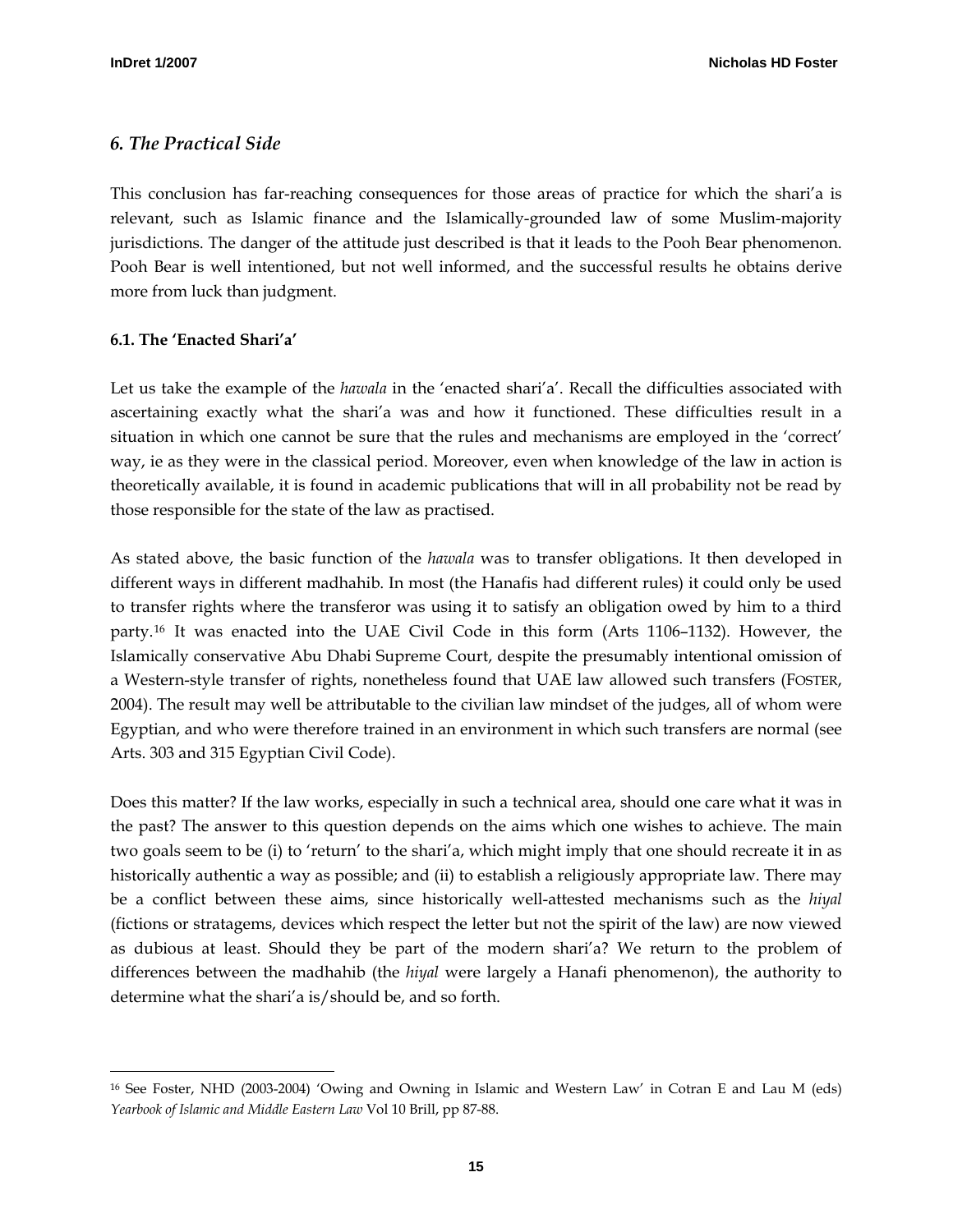#### <span id="page-15-0"></span>**6.2. Islamic Finance Law**

The same considerations arise in Islamic finance law, but are manifested in different ways and in different fora.

A recent Malaysian case, *Affin Bank Berhad v Zulkifli Abdullah*,[17](#page-15-1) has highlighted the problem of adaptation to the modern world. An 'Islamic mortgage' (*Al-Bai Bithaman Ajil*). In this type of transaction, A wishes to buy Blackacre for \$100; Bank buys Blackacre for \$100; Bank sells Blackacre to A for \$150, payable over 20 years. In the instant case, the purchaser defaulted early in the term, but the bank claimed the entire amount. PATAIL J refused to enforce the contract as drafted on the ground that it caused injustice to the purchaser. The judgment has created a considerable stir, with some people viewing it as illegitimate interference by a secular court with an Islamic transaction. The better view, it is submitted, is that the judgment is no more than a necessary step in the development of a new system, a development necessitated by the 19th century decision to adopt/imposition of Western law in preference to the adaptation of the shari'a.

More generally, the judgment raises the general issue of the best way to develop Islamic finance law. Should one adapt the nominate contracts, as has been done so far, or should one strike out beyond them on the basis of general shari'a principles? (EL-GAMAL, 2005, p. 127).[18](#page-15-2)

#### *7. The Intellectual Side*

On an intellectual level, there is much to be gained from the study of the subject. For the comparatist and the legal historian, for example, there are many issues of considerable interest.

One example, already mentioned, is the substantially non-state nature of the system, relevant to contemporary discussions concerning such phenomena as the modern *lex mercatoria*.

<span id="page-15-1"></span>j 17 [2006] 1 *Current Law Journal* 438, Kuala Lumpur High Court, Commercial Division, Bernama, December 29, 2005. Summary available at: Hhttp://www.malaysianbar.org.my/content/view/2174/2/H (last visited 23 August 2006). The case is to be the subject of a study by Dr Ahmad Hidayat Buang, Department of Shari'ah and Law, Academy of Islamic Studies, University of Malaya. Many thanks to Dr Buang for bringing it to the author's attention and for allowing sight of the draft paper. It is also discussed in Hassan, MH and Daud, MH (2006) 'Bank's Claim in a Bai Bithaman Ajil Facility: The Flaws of the Affin Bank Case: A Commentary on *Affin Bank Berhad v Zulkifli Bin Abdullah*' (3) *Islamic Finance News* and Foster, NHD (Forthcoming) 'Encounters between Legal Systems: Recent Cases concerning Islamic Commercial Law in Secular Courts' *Amicus Curiae*.

<span id="page-15-2"></span><sup>18</sup> Contra: 'An appeal to maqasid al-shari'a (objectives of shari'a) is not as easy as it may initially seem to the uninitiated. It involves an understanding of Islam as a way of life, a process of social reconstruction, and a mission with humanity—an understanding far deeper than what one would normally expect from a contemporary legal expert.' Siddiqi, MN (2005) 'Social Dynamics of the Debate on Default in Payment and Sale of Debt' in Ali *Islamic Finance: Current Legal and Regulatory Issues*, p 116.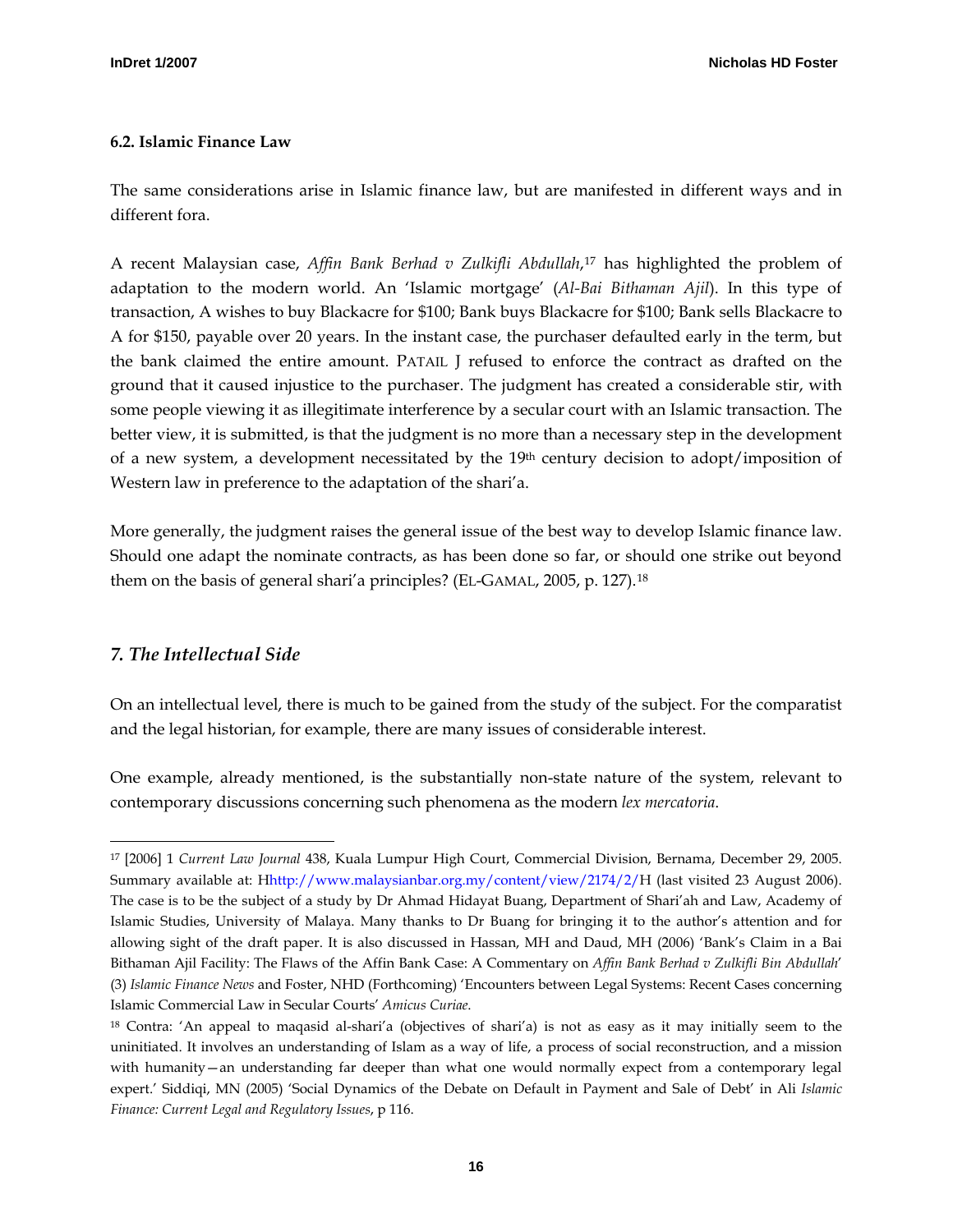j

Another intriguing topic is the apparent parallel evolution of terms imposed by law on the contracting parties to protect the weaker person. The underlying similarity of legal thinking between the options and English common law's implied terms and some aspects of modern consumer legislation is uncanny, even taking into account the inevitable differences between the two systems.

A third example is the comparative analysis of the rules deriving from the principles of equity and equality with the Western notion of good faith. It is a classic example of the need to look beyond appearances. The fact that there is no equivalent to the good faith principle does not necessarily mean that there is no good faith in the system. As we have just seen, in the case of the shari'a the opposite is the case. The apparent absence of the principle indicates that it is omnipresent. In addition, consideration of this part of the subject raises questions about the comparability of legal systems based on different sets of values. One cannot compare them on the basis of efficiency, for instance, without committing the error of trying to measure incommensurables against a standard only applicable to one system. It is impossible to say which is 'better', as there is no *tertium comparationis*, no common standard against which the two systems may be assessed. Western commercial regimes can be compared as among themselves, as they all aspire to efficiency, but the shari'a aspires primarily to respect for Islam.[19](#page-16-0)

Finally, consider the rewards that derive from a comparative study of riba/gharar and the equivalent attitudes in Western system. Most people new to the topic automatically assume that interest and speculation are normal, even 'natural' and that the Islamic prohibitions are therefore strange. At the very least, it is assumed that the approval of interest and speculation is typical of Western culture, and that the shari'a prohibition is typical of Islam. This is untrue. The Bible forbids interest, as does Jewish law (between Jews)[.20](#page-16-1) Money has been seen as sterile for thousands of years, a viewpoint repeated and given additional force by Aristotle: 'The most hated sort (of wealth getting) and with the greatest reason, is usury, which makes a gain out of money itself and not from the natural object of it. For money was intended to be used in exchange but not to increase at interest.<sup>'[21](#page-16-2)</sup> The Catholic Church outlawed it, declaring in 1311 that secular laws allowing it were void. The ban was only lifted in Europe at a relatively late date. It is European Christians, therefore, who departed from the common tradition, so it is just as legitimate to view Western attitudes as 'strange' as the reverse.

<span id="page-16-0"></span><sup>19</sup> For examples of this sort of comparison taken to the extent of numbers and tables, or 'leximetrics', see Siems, MM (2005) 'What Does Not Work in Comparing Securities Laws: A Critique on La Porta et al's Methodology' (16) *International Company and Commercial Law Review* 300.

<span id="page-16-1"></span><sup>20</sup> See, eg, Exodus: 22:25; Ezekiel: 18:8; Luke 6:34; although it must be added that there is a way around the prohibition in Jewish law. For accounts of the history, see Ireland, P 'Company Law and the Myth of Shareholder Ownership', (1999) 62 *Modern Law Review* 32, pp 34-38 and Zarlenga, S (1999) 'A Brief History of Interest', available at Hhttp://www.monetary.org/interest.htmH.

<span id="page-16-2"></span><sup>21</sup> *Politics*, 1258b quoted in Zarlenga 'A Brief History of Interest'.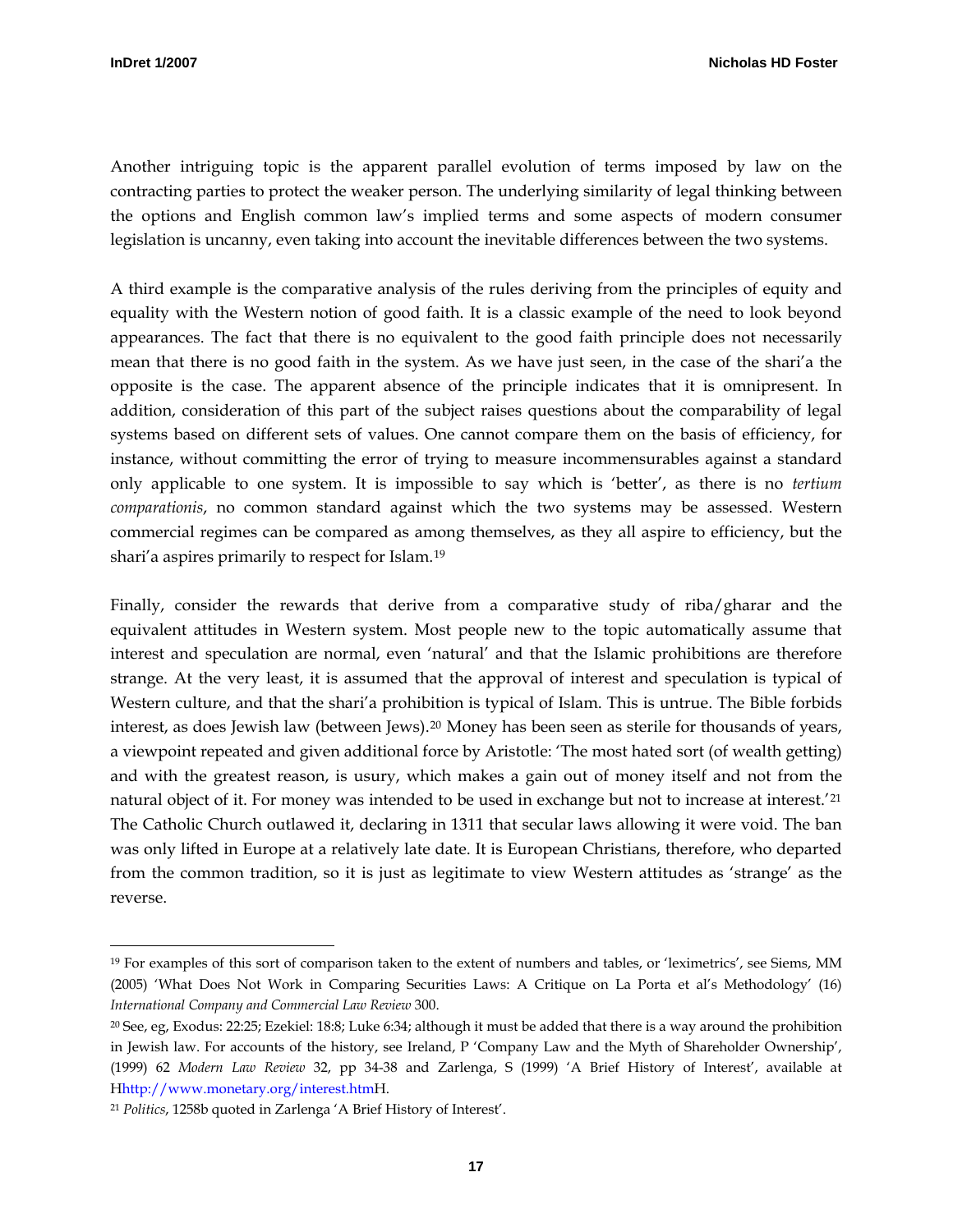<span id="page-17-0"></span>More generally, it is this author's experience that a study of the shari'a is often the turning point for students of comparative law. Divergences between the civilian and the common law traditions are interesting, but are not so striking as to convince them that differences between legal systems can be fundamental. The shari'a, though, allows the student to grasp this fact. In addition, the numerous similarities of legal thought and legal rule teach another valuable lesson, the role of the mediation of difference and similarity in comparative legal studies.

# *8. References*

BILLAH, MM (1998) 'Islamic Insurance: Its Origins and Development' (13) *Arab Law Quarterly* 386

BILLAH, MM (2003) *Islamic Insurance (Takaful)*, 2nd Ed Ilmiah Publishers. VOGEL, FE and Hayes, SL (1998) *Islamic Law and Finance: Religion, Risk and Return* Kluwer Law International

BILLAH, M, 'Regulatory Framework of Doctrine of "Utmost Good Faith" In Takaful (Islamic Insurance)',

[http://www.icmif.org/2k4takaful/site/documents/Good%20Faith%20in%20Takaful.doc.](http://www.icmif.org/2k4takaful/site/documents/Good%20Faith%20in%20Takaful.doc)

BUANG, AH (2000) *Studies in Islamic Law of Contracts: The Prohibition of Gharar* International Law Book Services

COHEN, HJ (1970) 'The Economic Background and the Secular Occupations of Muslim Jurisprudents and Traditionists in the Classical Period of Islam (until the Middle of the Eleventh Century)' (13) *Journal of the Economic and Social History of the Orient* 16, cited in KURAN, T (2001) 'The Islamic Commercial Crisis: Institutional Roots of Economic Underdevelopment in the Middle East' Vol C01- 12 Center for Law, Economics and Organization, University of Southern California Law School at 7 (available at <http://papers.ssrn.com/abstract=276377>, subsequently published as KURAN, T (2003) 'The Islamic Commercial Crisis: Institutional Roots of Economic Underdevelopment in the Middle East' (63) *Journal of Economic History* 414.

COMAIR-OBEID N. (1996), *The Law of Business Contracts in the Arab Middle East,* Kluwer Law International.

COULSON, N (1984) *Commercial Law in the Gulf States* Graham & Trotman.

EL-GAMAL, M (2005) 'Limits and Dangers of Shari'a Arbitrage' in Ali, SN (ed) (2005) *Islamic Finance: Current Legal and Regulatory Issues* Islamic Finance Project, Islamic Legal Studies Program, Harvard Law School.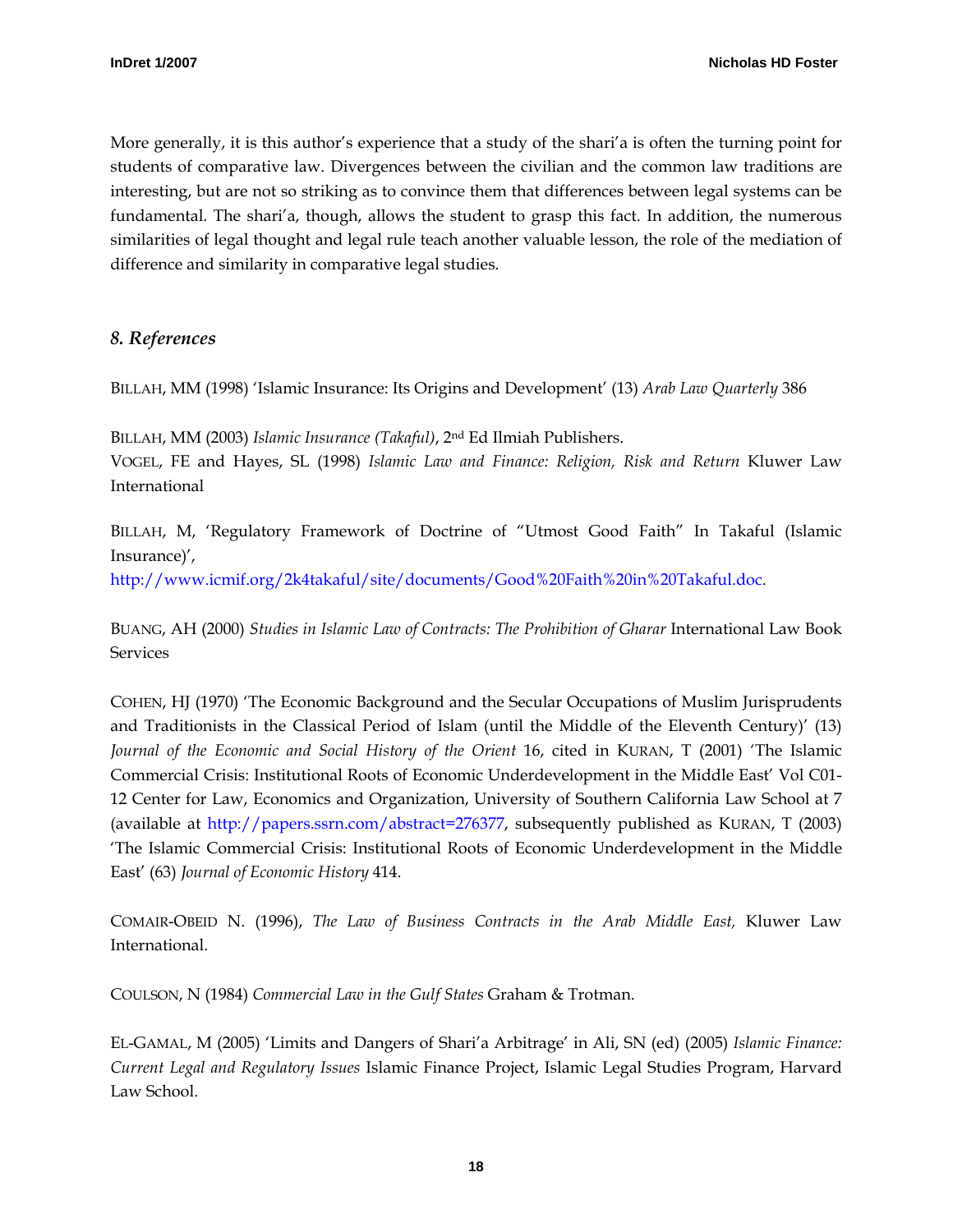EL-GAMAL, MA (2000) 'An Economic Explication of the Prohibition of Riba in Islamic Jurisprudence' *Proceedings of the Third Harvard University Forum on Islamic Finance* Center for Middle Eastern Studies, Harvard University ([http://www.ruf.rice.edu/~elgamal/files/islamic.html\)](http://www.ruf.rice.edu/%7Eelgamal/files/islamic.html)

FOSTER, NHD (Forthcoming) 'Encounters between Legal Systems: Recent Cases concerning Islamic Commercial Law in Secular Courts' *Amicus Curiae* 

FOSTER, NHD (2004) 'An Unstoppable Force Meets a Movable Object? Assignment of Rights in the UAE' (19) *Arab Law Quarterly* 169.

FOSTER, NHD (2003-2004) 'Owing and Owning in Islamic and Western Law' in Cotran E and Lau M (eds) *Yearbook of Islamic and Middle Eastern Law* Vol 10 Brill.

HASSAN, MH and DAUD, MH (2006) 'Bank's Claim in a Bai Bithaman Ajil Facility: The Flaws of the Affin Bank Case: A Commentary on *Affin Bank Berhad v Zulkifli Bin Abdullah*' (3) *Islamic Finance News*

IBN TAYMIYAH, A (1948) *Le traité de droit public d'Ibn Taimiya* Laoust, H (trans) Institut français de Damas, p 167, cited in AKADDAF, F (2001) 'Application of the United Nations Convention on Contracts for the International Sale of Goods (CISG) to Arab Islamic Countries: Is the CISG Compatible with Islamic Law Principles?' (13) *Pace International Law Review* 1, p 26.

IRELAND, P 'Company Law and the Myth of Shareholder Ownership', (1999) 62 *Modern Law Review* 32.

ISLAM, MW (1998), 'Dissolution of Contract in Islamic Law', (13) *Arab Law Quarterly* 336.

LIEBER, A.E. (1968), 'Eastern Business Practices and Medieval European Commerce', (21) *Economic History Review* 230.

MALLAT, C (2000), 'Commercial Law in the Middle East: Between Classical Transactions and Modern Business', (48) *American Journal of Comparative Law* 81.

RAYNER, SE (1991) *The Theory of Contracts in Islamic Law,* Graham & Trotman,

RODINSON, M (1987) 'Islam and Capitalism' in Ghai LS (ed) *The Political Economy of Law: A Third World Reader* Oxford University Press.

SALEH, N (2001), 'Freedom of Contract: What Does it Mean in the Context of Arab Laws?', (16) *Arab Law Quarterly* 346